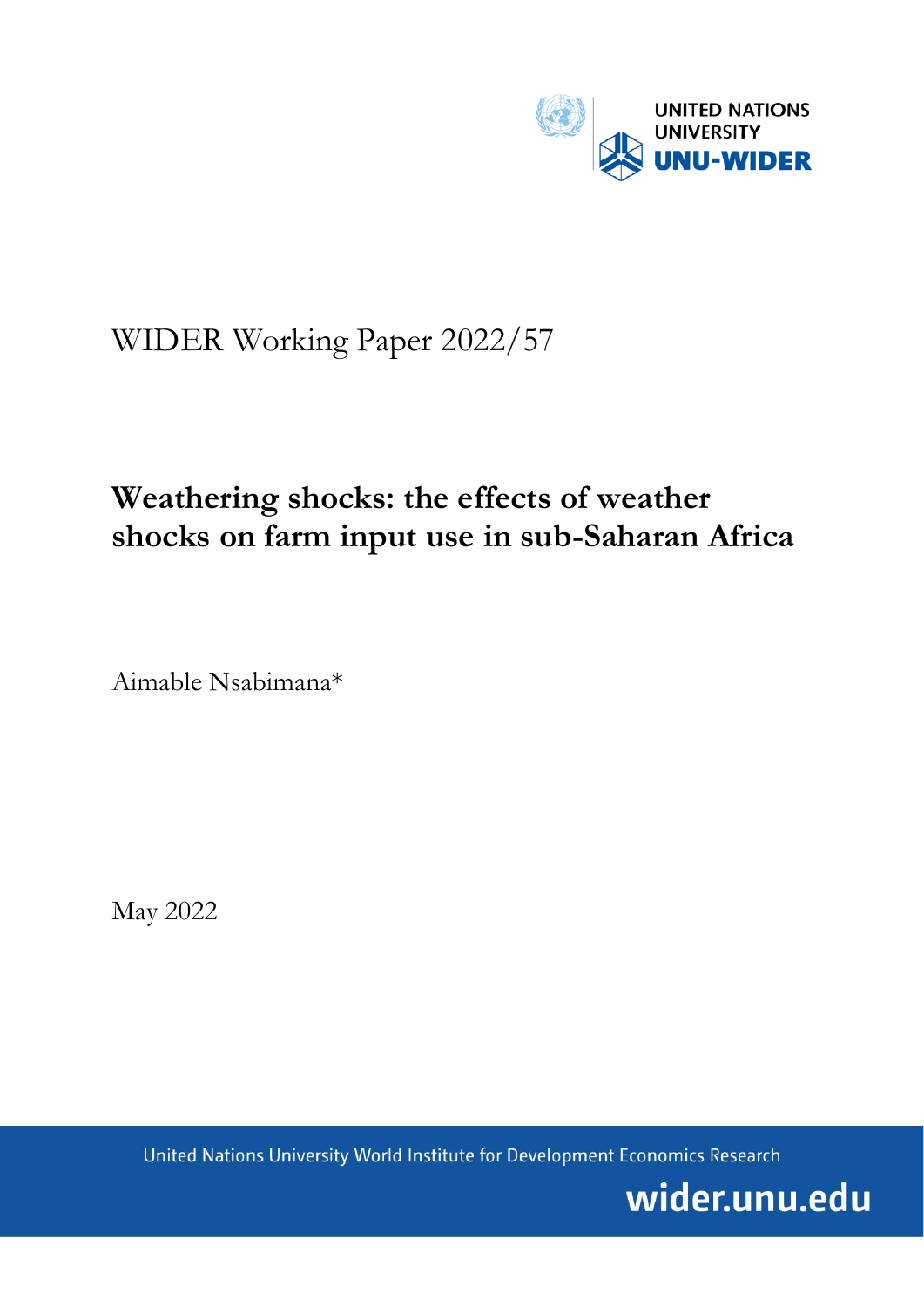**Abstract:** There has been much discussion on climate change and its adverse effects on agriculture, including excessive loss of food production. In regions such as sub-Saharan Africa, where agriculture is the major source of household livelihoods, shocks in weather patterns affect farmers' expectations of farm yield and hence the decision to adopt farm inputs such as fertilizers and pesticides and the extent of their utilization, particularly given the relatively high cost of these inputs. In this study, I explore the relationship between weather shocks and the intensity of inputs use at the plot level using large-scale national panel data from three African countries: Niger, Nigeria, and Tanzania. By combining monthly drought index data with a rich Living Standards Measurement Study-Integrated Surveys on Agriculture dataset, I find that the intensity of chemical fertilizer use reduces much more in drought-prone areas than in less drought-prone areas during growing seasons. I also find that drought during lean seasons is associated with higher pesticide uptake. The evidence suggests that drought induces farmers to purposively reduce farm investments, including yield-enhancing technology such as chemical fertilizer, hence worsening adverse farm yield effects.

**Key words:** chemical fertilizer, agriculture, climate change, sub-Saharan Africa

# **JEL classification:** Q12, Q54, O13

**Acknowledgements:** I wish to express my profound gratitude to the United Nations University World Institute for Development Economics Research for its generous visiting scholar funding, which allowed me to work on this project. I thank, without implicating, participants at the UNU-WIDER seminar on Weathering shocks: the effects of weather shocks on farm input use in sub-Saharan Africa on 8 May 2019 and the URCBE & GIZ Research Seminar in November 2019 for their comments and feedback. I am equally grateful for technical support by Habiyaremye Gaspard during data management. All errors and views expressed in this paper are those of the author.

\* Department of Economics, University of Rwanda, [aimeineza@gmail.com](mailto:aimeineza@gmail.com)

This study has been prepared within the UNU-WIDER project on Academic excellence.

Copyright © UNU-WIDER 2022

UNU-WIDER employs a fair use policy for reasonable reproduction of UNU-WIDER copyrighted content—such as the reproduction of a table or a figure, and/or text not exceeding 400 words—with due acknowledgement of the original source, without requiring explicit permission from the copyright holder.

Information and requests: publications@wider.unu.edu

ISSN 1798-7237 ISBN 978-92-9267-188-4

## <https://doi.org/10.35188/UNU-WIDER/2022/188-4>

Typescript prepared by Joseph Laredo.

United Nations University World Institute for Development Economics Research provides economic analysis and policy advice with the aim of promoting sustainable and equitable development. The Institute began operations in 1985 in Helsinki, Finland, as the first research and training centre of the United Nations University. Today it is a unique blend of think tank, research institute, and UN agency—providing a range of services from policy advice to governments as well as freely available original research.

The Institute is funded through income from an endowment fund with additional contributions to its work programme from Finland, Sweden, and the United Kingdom as well as earmarked contributions for specific projects from a variety of donors.

Katajanokanlaituri 6 B, 00160 Helsinki, Finland

The views expressed in this paper are those of the author(s), and do not necessarily reflect the views of the Institute or the United Nations University, nor the programme/project donors.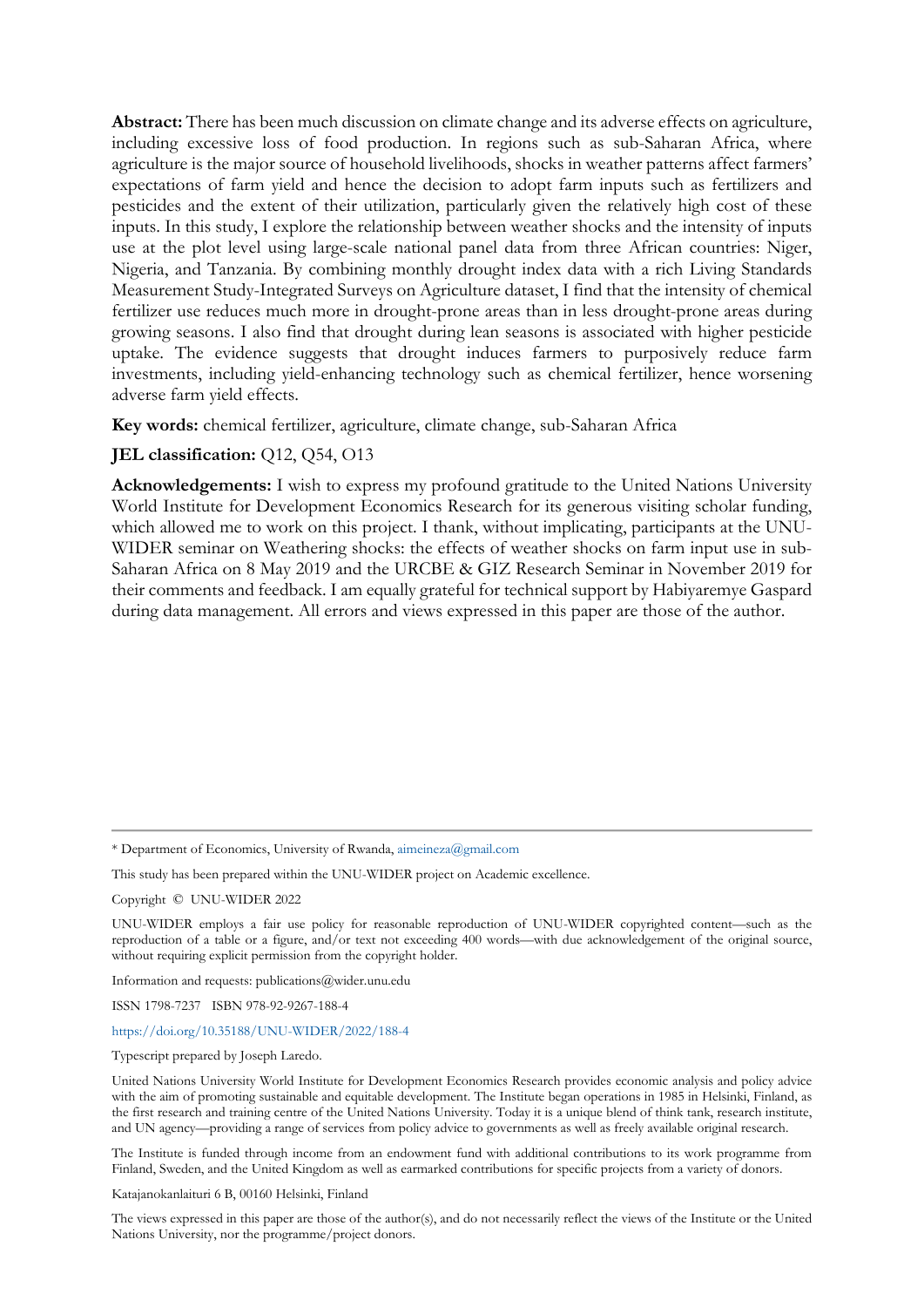# **1 Introduction**

Raising agricultural productivity by increasing technology adoption (mainly hybrid seeds, chemical fertilizers, and pesticides) is the best pathway to promote inclusive economies, ensure food security, and combat poverty in sub-Saharan Africa (Bold et al. 2017; Koussoubé and Nauges 2017; Sheahan and Barrett 2014). African farmers, however, have been slow to adopt modern agriculture technology and a number of reasons for this have been put forward. These include: lack of market information, constrained market access, risk attitudes, missing markets, and farm credits (Karlan et al. 2014; Kebede et al. 1990), limited knowledge and inability to save (Duflo et al. 2006), and poor infrastructure and weak institutions (Aker 2011). Furthermore, most of the agricultural systems in sub-Saharan Africa (SSA) are heavily reliant on rainfall, thus exposing livelihoods to weather shocks. If there are unexpected weather shocks (droughts, flooding), these will not only have a substantial effect on farm productivity (Dell et al. 2014) but also influence farmers' decision to adopt farm technology (Jagnani et al. 2018).

The main objective of this study is to provide evidence of the impact of weather shocks on the adoption and intensity of farm input uptakes by smallholder farmers in SSA. Specifically, this paper addresses the question: how do weather shocks affect the probability of adoption and intensity of farm input use in SSA? Using highly geo-coded data on drought index matched with plot-level (unbalanced) panel data from Living Standards Measurement Study-Integrated Surveys (LSMS-ISA) in three African countries (Niger, Nigeria, and Tanzania), I estimate the causal effect of weather shocks on farmers' adoption decision and intensity of fertilizer use on plots. I define adoption decision of farm technology using two indicators. The first indicator relates to pesticide use and equals 1 if the farmer uses any pesticide on a particular plot and 0 otherwise. The second indicator relates to the use of chemical fertilizer (e.g. NPK, UREA, DAP) and equals 1 if the farmer uses chemical fertilizer on a plot at a given time during the agricultural growth cycle and 0 otherwise. I also construct a continuous outcome variable, measuring the intensity  $(kg/plot)$  of chemical fertilizer use on a plot. To allow for the possible correlation of residuals, robust heteroscedastic standard errors are clustered at the enumeration area level, which is the primary sampling unit (PSU) for the household survey. To derive the relationship between drought incidence and farm inputs use, I exploit exogenous variations in the localized weather shocks during each phase of the agricultural growth cycle.

This paper differs from earlier studies of weather shocks in the following ways. First, while the existing literature essentially captures local environmental shocks using either log of rainfall shocks (Levine and Yang 2006) or variations in temperature (Garg et al. 2020), in the current study I investigate the effects of weather shocks on farm input adoption decision by considering simultaneously the effects of variations in both rainfall and temperature. Hence, based on the Standardized Precipitation-Evapotranspiration Index (SPEI), the study considers all aspects of temperature, rainfall, and evapotranspiration of the plants in a particular area at a given time. Using the SPEI also allows me to effectively measure drought severity, including its intensity and duration and, hence, to identify the onset and end of drought episodes. Second, I derive the estimated impacts on intensity of modern farm input (MFI) use from agricultural panel data on three SSA countries: Niger, Nigeria, and Tanzania. Considering different agriculture practice from these three countries (two from West and one from East Africa) allows me to control for the topographic and weather differences between and within countries.

The main results of the study indicate a significant negative effect of drought shocks on chemical fertilizer uptake, especially during the pre-planting stage of the agricultural growth cycle. Specifically, I find that one additional month of drought during the initial crop growth period (pre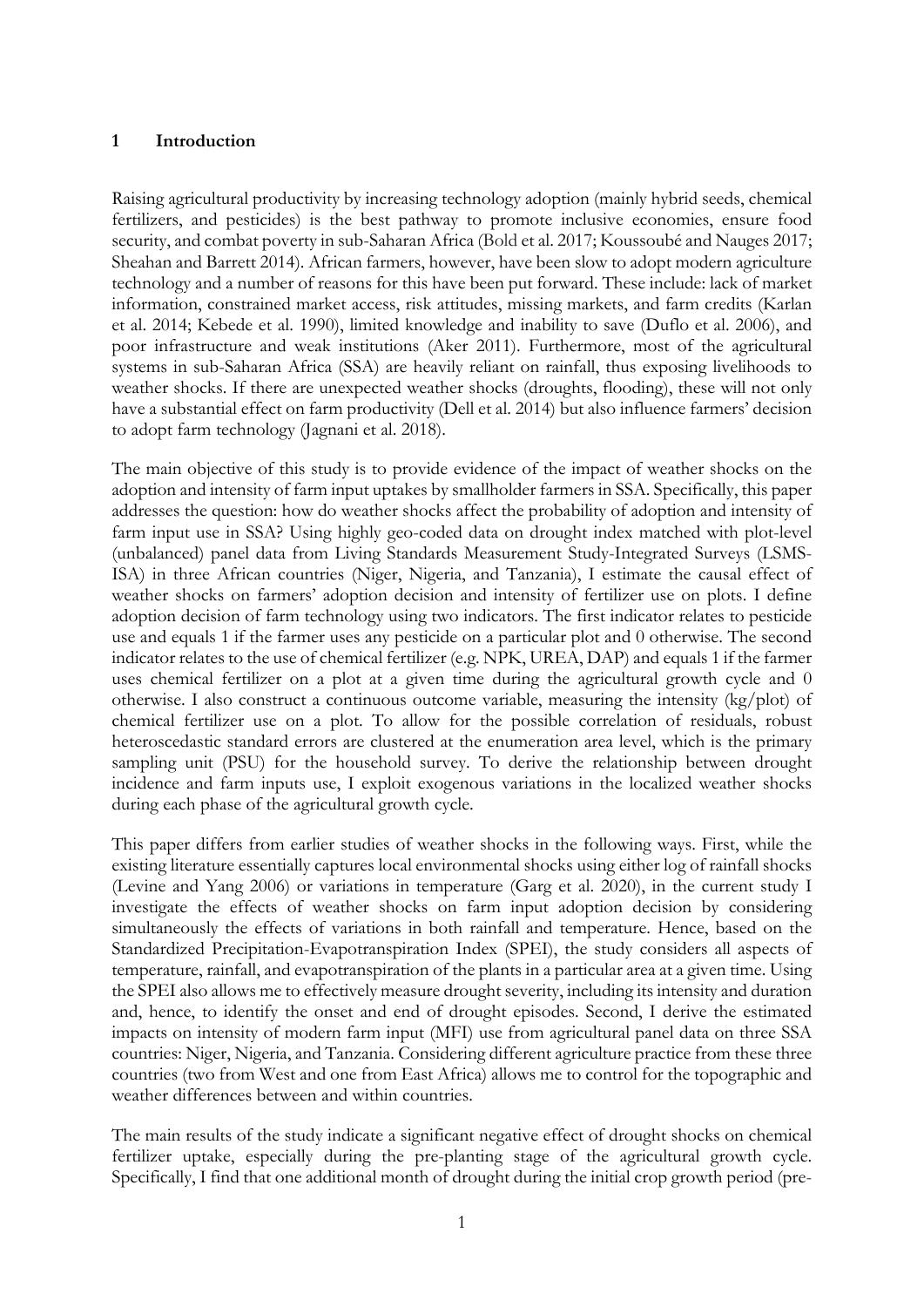planting) is associated with a statistically significant decrease in chemical fertilizer use on a given plot. [1](#page-3-0) Specifically, in Niger, Nigeria, and Tanzania, an extra month of drought during the preplanting period will reduce the probability of using chemical fertilizer by 7, 2, and 42 percentage points, respectively. Further, since farmers normally use pesticides just after pests are detected on the crops, the effects should be greater in the planting, main growth, and lean seasons (growing period) than the pre-planting or harvesting periods. The results show that one extra month of drought during the growing period will increase the probability of using pesticide by 4, 2, and 5 percentage points in Niger, Nigeria, and Tanzania, respectively.

The results further indicate that during the pre-planting period, an additional one month of drought will reduce the intensity of fertilizer use (kg/plot) by 36 per cent in Nigeria, 82 per cent in Niger, and 199 per cent in Tanzania. This reaffirms the possible strong reverse associations between weather shocks and farmers' decision to use farm inputs. The higher effect on the intensity of fertilizer uptake in Tanzania can be explained by the fact that the majority of farmers in Tanzania still rely on traditional farming methods due to landscape<sup>[2](#page-3-1)</sup> and favourable climatic conditions compared with the two other countries (Niger and Nigeria). The results remain unchanged even when the robust heteroscedastic standard errors are clustered at district and district-by-year-of-survey levels to allow the correlation of residuals within district and district-byyear-of-survey respectively.

The remainder of the paper is organized as follows. Section 2 describes the empirical framework and identification strategy. The weather and farm household data sources are given in Section 3. The main findings and discussions are presented in Section 4, and the conclusion and policy relevance are reported in Section 5.

## **2 Empirical strategy**

To achieve the main objective of this study- examining the causal effect of weather shocks on farmers' decision to adopt or not and the intensity of farm input use- I set the following expression:

$$
y_{\text{hjvt}} = \alpha_{\text{hj}} + \lambda X_{\text{hjvt}} + \gamma D_{\text{jvt}} + \varepsilon_{\text{hjvt}} \tag{1}
$$

Where  $y_{\text{hit}}$  represents the use of chemical fertilizer/pesticide on plot *j* by household *h*, in enumeration area or village  $v<sub>i</sub>$ <sup>[3](#page-3-2)</sup> at time *t*. The study uses three outcome variables: first, the rate of fertilizer use, which takes the value 1 if the farmer applied chemical fertilizer on the plot over the course of the farming season, and 0 if otherwise; second, pesticide use, which is a dummy, taking the value 1 if the farmer used any pesticide (such as insecticides, fungicides, and herbicides) on the plot, and 0 if otherwise; and finally the intensity of chemical fertilizer use, i.e. the total weight in kilograms of chemical fertilizer per plot (kg/plot) that farmers apply during the farming season. The expression  $X_{\text{hist}}$  stands for the farm households/plots and village characteristics, while  $\alpha_{\text{hist}}$  is a household (village) fixed effect. Our variable of interest is  $D_{i,j}$ , a proxy for weather shocks

<span id="page-3-0"></span><sup>&</sup>lt;sup>1</sup> In the sampled countries, the most used chemical fertilizers are NPK and UREA. Others, such as DAP, are rarely used. I therefore combine all other chemical fertilizers into one variable, 'Others'.

<span id="page-3-1"></span><sup>&</sup>lt;sup>2</sup> By 2008, in Tanzania, only around 33 percent of arable land is cultivated. This implies that the country still have large reserves of arable lands that can be used in farm expansion [\(World Bank, 2013\)](https://blogs.worldbank.org/africacan/land-of-opportunity-should-tanzania-encourage-more-large-scale-farming). for Malawi and Rwanda

<span id="page-3-2"></span><sup>&</sup>lt;sup>3</sup> The term village is used interchangeably with enumeration area (EA) in this paper.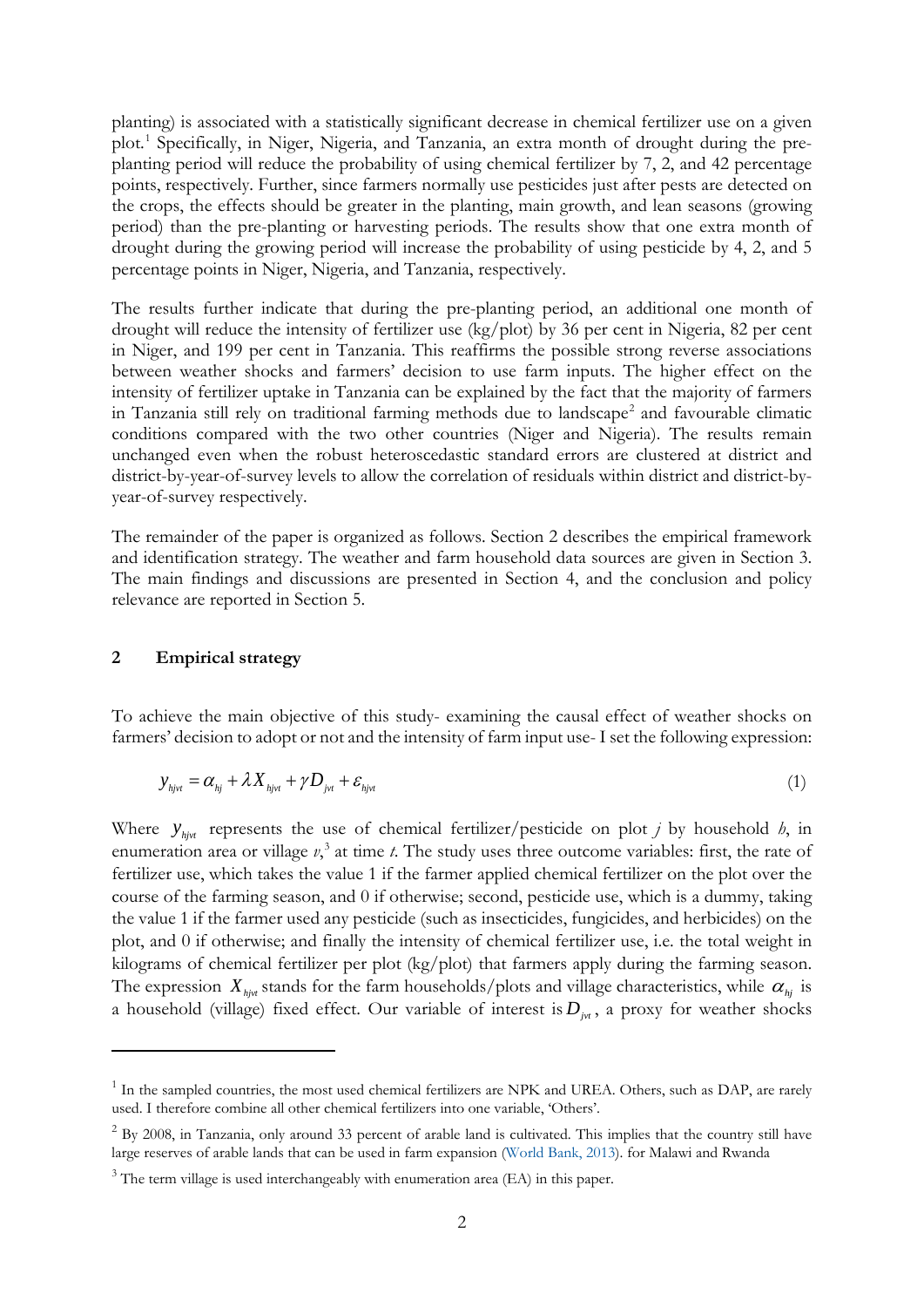(capturing the number of months over which the village experienced a drought during a given year or agricultural growth cycle, and it is considered as a month of drought if SPEI<-1) on a given plot *j*, in village *v*, at time *t*; and finally  $\varepsilon_{\text{div}}$  stands for the idiosyncratic error term with mean zero.

To identify the effect of weather shocks (proxied by drought index) on the adoption and intensity of farm inputs use, I exploit a quasi-random variation in drought incidence over time within a given village. I compare the level of technology adoption and intensity of chemical fertilizer adoption (kg/ha) across drought and non-drought areas, while controlling for the average differences in farm plots and households across villages in a given district.

However, estimating equation (1) without accounting for unobserved heterogeneity between farm households may lead to biased estimates. In fact, many of the farm and demographic characteristics are unobserved, which implies that those characteristics are captured in the error term,  $\varepsilon_{\text{hidrt}}$ . To derive an effective result for the effects of weather shock on the outcome indicators, I hence augment equation (1) by a set of fixed effects, including household, village, district, and time fixed effects. Then, in deriving the causal effect of drought on the adoption and intensity of farm input use, I estimate the model that captures household, farm, and time fixed effects, specified as:

$$
y_{\eta_{\text{yrt}}} = \alpha_{\eta_j} + \lambda X_{\eta_{\text{yrt}}} + \gamma D_{\eta_{\text{yrt}}} + \varphi_{\text{dr}} + \psi_t + \varepsilon_{\eta_{\text{yrt}}} \tag{2}
$$

where I use district-by-survey-year fixed effects,  $\varphi_d$ , to account for unobservable time-variant differences across the districts. The  $\psi$ , stands for survey year fixed effects. In the estimation, I cluster robust standard errors at enumeration area (EA) to account for potential differences across villages. The use of farm inputs (such as chemical fertilizer and pesticides) on the plots by farmers would ideally enable them to produce optimally. In the event of weather shocks, however, farmers may decide against using such improved inputs to avoid greater anticipated losses, causing an adverse effect on farm yields.

Estimating equation (2), I derive the marginal effects ( $\gamma$ ) of the changes in SPEI during the preplanting and growing phases of farming systems. Therefore, a negative estimate of gamma ( $\gamma$ ) would suggest that an increase in the number of months of drought is associated with a decline in intensity of farm input use, which would be consistent with the existing literature on climate and farm productivity (Akpalu et al. 2009; Barrios et al. 2010; Garg et al. 2020). I assume that the variations in the level of SPEI faced at a given village during each phase of farming is exogenous to household and farm unobserved characteristics that may vary over time. This assumption is reasonable, given the randomness of weather variations (drought incidence) and the inability of farmers to predict such variations beside common spatial and climate forecasts, which I account for in the village  $(\varphi_{\nu})$  and month-by-year  $(\psi_{\nu})$  fixed effects.

## **3 Description of data sources**

This paper draws mainly on a rich farm household panel dataset, the Living Standards Measurement Study-Integrated Surveys on Agriculture (LSMS-ISA), in three sub-Saharan African countries: Niger, Nigeria, and Tanzania. [4](#page-4-0) To capture weather shocks, I augment these with the

<span id="page-4-0"></span><sup>&</sup>lt;sup>4</sup> The LSMS-ISA project collaborates with the World Bank and the national statistical offices of its eight partner countries in SSA (Burkina Faso, Ethiopia, Malawi, Mali, Niger, Nigeria, Tanzania, and Uganda) to design and implement systems of multi-topic, nationally representative panel household surveys with a strong focus on agriculture.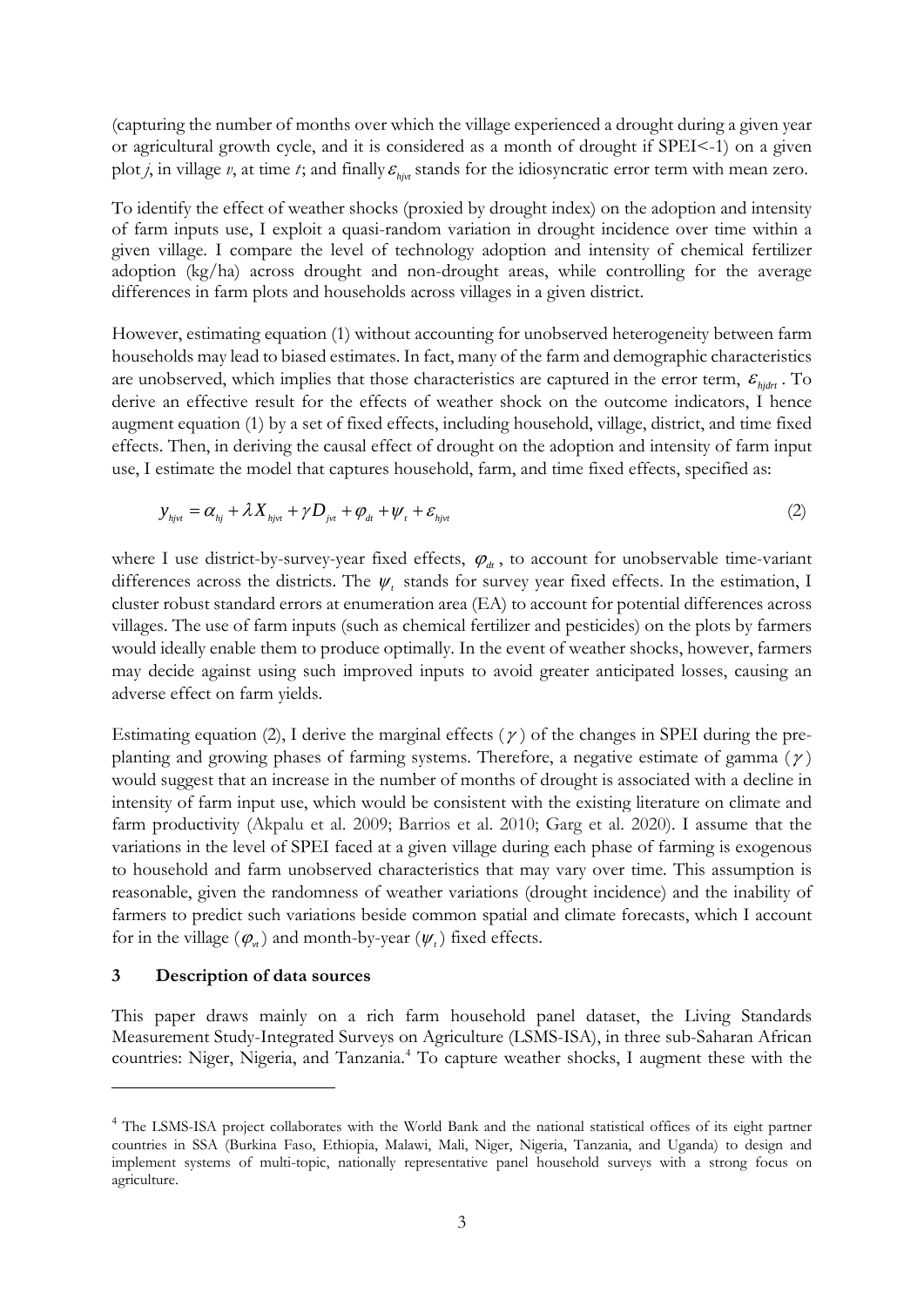Standardized Precipitation-Evapotranspiration Index (SPEI), which reflects a village's climatic water balance at different time scales.

# **3.1 Plot and household**

The data used to construct the dependent variable (intensity of fertilizer use) are drawn from the LSMS-ISA dataset. Figure 1 maps the three countries the study focuses on, namely Niger, Nigeria, and Tanzania. The study uses two waves of the National Household Living Conditions and Agriculture Survey in Niger (2011 and 2014), three waves of the Nigerian General Household Survey (2010/11, 2012/13, and 2015/16), and four waves of the Tanzania National Panel Survey (2008/09, 2010/11, 2012/13, and 2014/15), as indicated in Table 1.





Source: author's construction using ArcGIS programme with Geo-spatial dataset.

Table 1: The distribution of plot sample sizes and their weights in the data

| Country  | Year of survey | No. of households<br>in each wave | No. of plots in<br>each wave |
|----------|----------------|-----------------------------------|------------------------------|
| Niger    | 2011 (W1)      | 2,252                             | 6,011                        |
|          | 2014 (W2)      | 1,770                             | 4,257                        |
| Nigeria  | 2010/11 (W1)   | 2,790                             | 5,104                        |
|          | 2012/13 (W2)   | 2,944                             | 5,911                        |
|          | 2015/16 (W3)   | 2,653                             | 4,956                        |
| Tanzania | 2008/09 (W1)   | 2,283                             | 7,660                        |
|          | 2010/11 (W2)   | 2,594                             | 8,093                        |
|          | 2012/13 (W3)   | 3,300                             | 10,203                       |
|          | 2014/15 (W4)   | 2,090                             | 7,051                        |

Source: author's computation, based on LSMS-ISA dataset.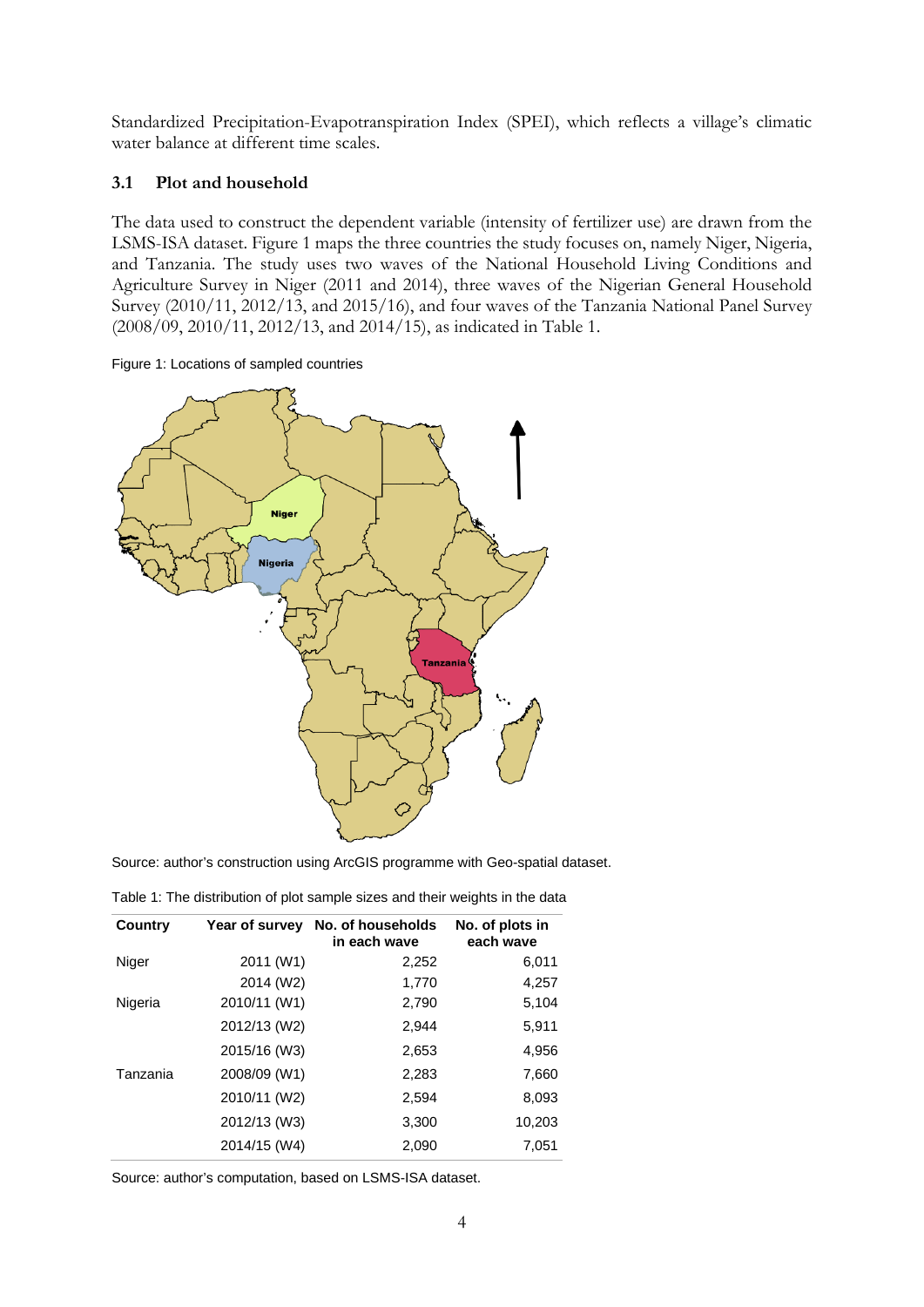The ability to follow the same farm households over time makes the LSMS-ISA dataset a powerful tool for studying and understanding the role of agriculture in household welfare over time. The surveys provide detailed plot-level data on farm and soil characteristics, including farm inputs, farm yield, soil types and slopes, and land size. In addition, the dataset is geo-coded at the EA level, making it possible to combine it with other datasets. The study uses 200 EAs in Niger, 410 EAs in Nigeria, and 385 EAs in Tanzania that were randomly selected across the countries in all waves. In this study, I use geo-coordinates to merge the SPEI data with LSMS-ISA survey data based on 36 departments in Niger, 774 Nigerian Local Government Areas (LGAs), and 169 districts in Tanzania. Figures 2, 3, and 4 indicate the distribution of the sampled EAs in the three countries.

#### Figure 2: EAs of waves 2011 and 2014 in Niger



Source: author's construction using ArcGIS programme with Geo-spatial Niger LSMS-ISA dataset.

Figure 3: EAs of waves 2010/11, 2012/13, and 2015/16 in Nigeria



Source: author's construction using ArcGIS programme with Geo-spatial Nigeria LSMS-ISA dataset.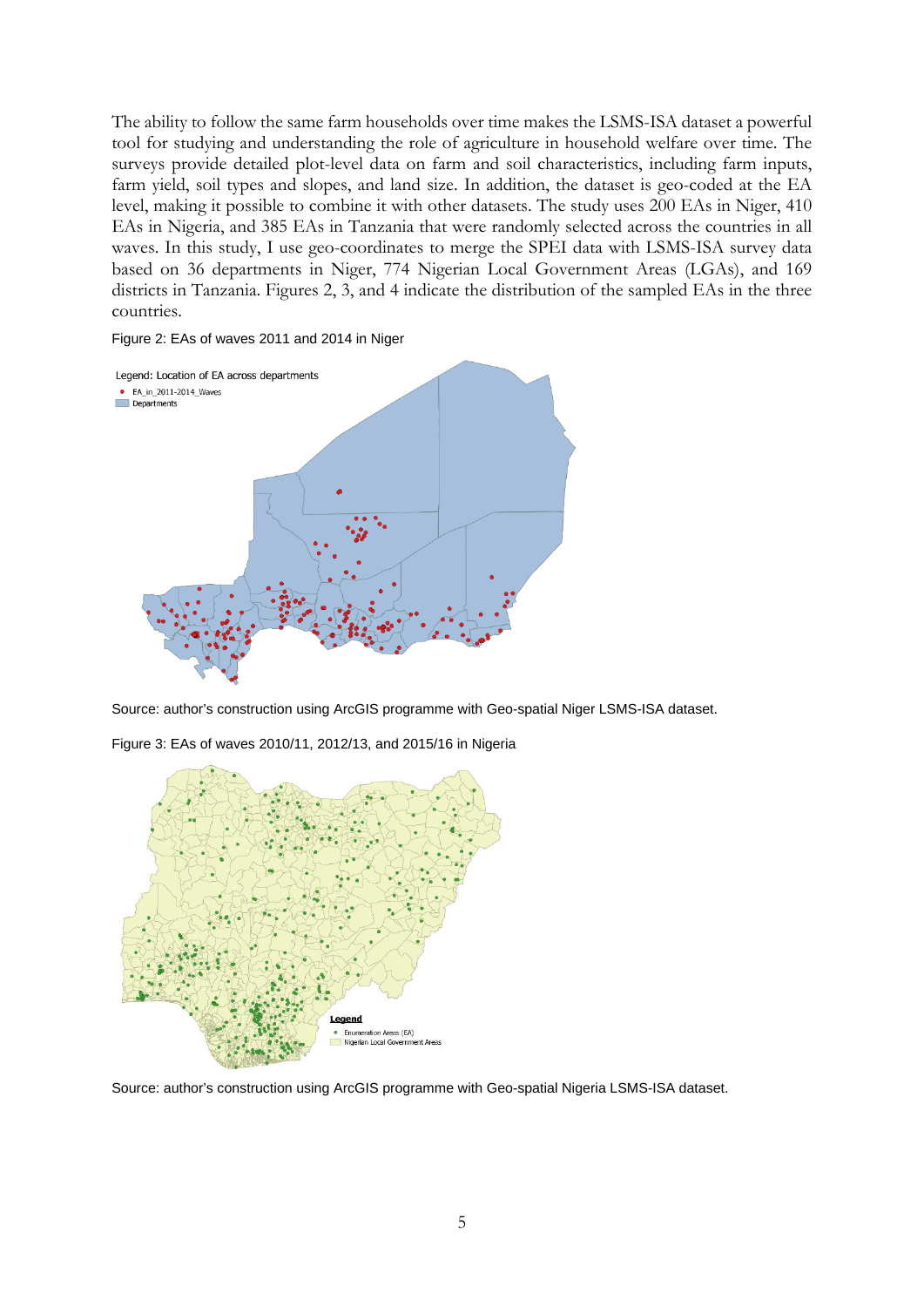Figure 4: EAs of waves 2008/09, 2010/11, 2012/13, and 2014/15 in Tanzania



Source: author's construction using ArcGIS programme with Geo-spatial Tanzanian LSMS-ISA dataset.

The construction of the panel and the sampling techniques for each country can be found on LSLM-ISA. [5](#page-7-0) The study uses an unbalanced panel, as some farm households move into and out of farming, and sell or buy new plots. Table 1 shows the total number of plots per wave in each country.[6](#page-7-1) For instance, the total number of plots in the first waves for Niger, Nigeria, and Tanzania are 6,011, 5,104, and 7,660, respectively. In each wave, we observe the intensity of fertilizer and pesticide use at plot level. Table 2 shows the distribution of fertilizer and pesticide use per plot.

The second row of Table 2 indicates that the application of chemical fertilizer ranges between 12 and 20 per cent of the total plots in Niger, between 34 and 37 per cent in Nigeria, and around 11 per cent in Tanzania. The table also shows that the rates of pesticide use and adoption are still low. For instance, in Nigeria, the rate of pesticide use ranges between 14 and 18 per cent of the total plots, while in Niger and Tanzania, its use varies between 6 and 10 per cent.

The dataset also reports farm inputs use, from which we can compute the intensity of chemical fertilizer use (kg/ha), and farm yields at plot level, from which we can compute land productivity across drought and non-drought farm areas. The middle part of Table 2 shows the intensity of chemical fertilizer use during long agricultural rainy seasons. The table indicates that, on average, the intensity of NPK and UREA adoption in Nigeria is higher than their use in Tanzania and Niger. Specifically, the table shows that the intensity of chemical fertilizer use in Nigeria ranges between 80 and 110 kg/plot compared with 38–68 kg/plot and 60–150 kg/plot in Niger and Tanzania, respectively.

<span id="page-7-0"></span><sup>5</sup> The full details can be checked at: [http://surveys.worldbank.org/lsms/programs/integrated-surveys-agriculture-](http://surveys.worldbank.org/lsms/programs/integrated-surveys-agriculture-ISA)[ISA.](http://surveys.worldbank.org/lsms/programs/integrated-surveys-agriculture-ISA)

<span id="page-7-1"></span><sup>6</sup> Although the terms field and parcel are used in the Niger waves, I use the term plot in this paper.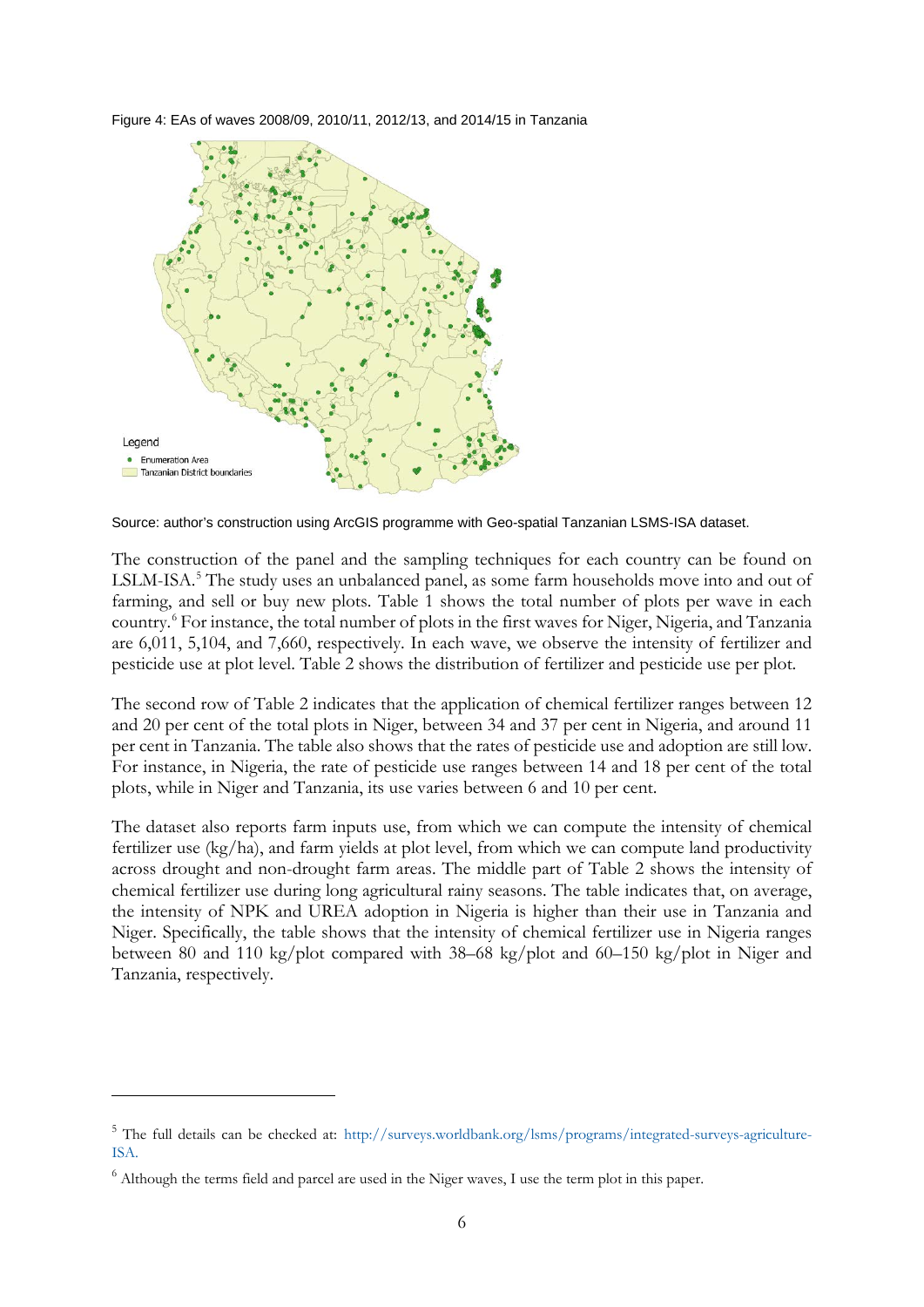Table 2: Descriptive statistics of plot and farming characteristics in the sampled countries

|                                        | <b>Niger</b>   |                |             | <b>Nigeria</b> |                |                | Tanzania          |                |             |
|----------------------------------------|----------------|----------------|-------------|----------------|----------------|----------------|-------------------|----------------|-------------|
|                                        | W <sub>1</sub> | W <sub>2</sub> | W1          | W <sub>2</sub> | W <sub>3</sub> | W1             | W2                | W <sub>3</sub> | W4          |
| Any fertilizer (binary)                | 0.35(0.47)     | 0.60(0.48)     | 0.38(0.48)  | 0.37(0.50)     | 0.47(0.49)     | 0.15(0.36)     | 0.16(0.37)        | 0.14(0.34)     | 0.15(0.36)  |
| Any inorganic use (binary)             | 0.12(0.33)     | 0.20(0.40)     | 0.34(0.47)  | 0.34(0.47)     | 0.37(0.48)     | 0.10(0.30)     | 0.12(0.33)        | 0.11(0.31)     | 0.11(0.32)  |
| Any organic fertilizer use<br>(binary) | 0.31(0.46)     | 0.36(0.48)     |             |                | 0.46(0.49)     | 0.10(0.31)     | 0.10(0.30)        | 0.11(0.32)     | 0.12(0.32)  |
| Pesticide use (binary)                 | 0.06(0.23)     | 0.07(0.24)     | 0.14(0.34)  | 0.14(0.35)     | 0.18(0.39)     | 0.10(0.30)     | $0.09$ ( $(0.28)$ | 0.09(0.30)     | 0.10(0.30)  |
| Intensity of NPK (kg/plot)             | 68.9 (191)     | 38.5 (75.8)    | 91.1(86.3)  | 108 (105.6)    | 81.1 (79.7)    | 87.8 (148)     | 95.2 (135)        | 73.0 (100)     | 153 (197)   |
| Intensity of UREA (kg/plot)            | 66.3 (168)     | 56.5 (91.7)    | 93.8 (79.4) | 105 (87.67)    | 78.1 (80.5)    | 59.1 (92.1)    | 69.6 (74.0)       | 72.3 (103)     | 74.7 (99.6) |
| Intensity of other chem.<br>(kg/plot)  | $\blacksquare$ | 188 ((226)     | 68.1 (72.2) | 99.2 (85.63)   | 91.6(71.3)     | 68.4 (68.3)    | 72.2 (74.2)       | 88.0 (109)     | 88.5 (116)  |
| Maize yield (kg/plot)                  |                |                | 347 (252.4) | 323 (269.8)    | 309 (260.3)    | 262 (227)      | 264 (227)         | 255 (228)      | 290 (250)   |
| Beans yield (kg/plot)                  | 54 (83.7)      | 95 (118)       | 230 (192.5) | 240 (200.3)    | 213 (219.3)    | 92 (132)       | 98 (125)          | 101 (127)      | 134 (320)   |
| Millet yield (kg/plot)                 | 280 (224)      | 283 (225)      |             |                |                |                |                   |                |             |
| Average distance to the<br>plot (km)   | 2.1(5.27)      | 2.4(2.46)      | 1.6(3.28)   | 1.3(2.80)      | 1.2(2.40)      | 2.3(2.8)       | 2.6(3.17)         | 2.3(2.93)      | 2.1(2.9)    |
| Number of plots per<br>household       | 4.1(3.10)      | 4.3(3.20)      | 4.5(3.08)   | 2.5(1.28)      | 4.8 (2.98)     | 2.9(1.5)       | 3.0(1.6)          | 2.4(1.9)       | 2.1(1.7)    |
| Average land hh size (ha)              | 0.7(0.51)      | 0.7(0.45)      | 0.5(0.69)   | 0.4(0.59)      | 0.4(0.57)      | $0.6$ $(0.58)$ | 0.7(0.60)         | 0.6(0.61)      | 0.6(0.61)   |

Source: author's computation based on LSMS-ISA dataset.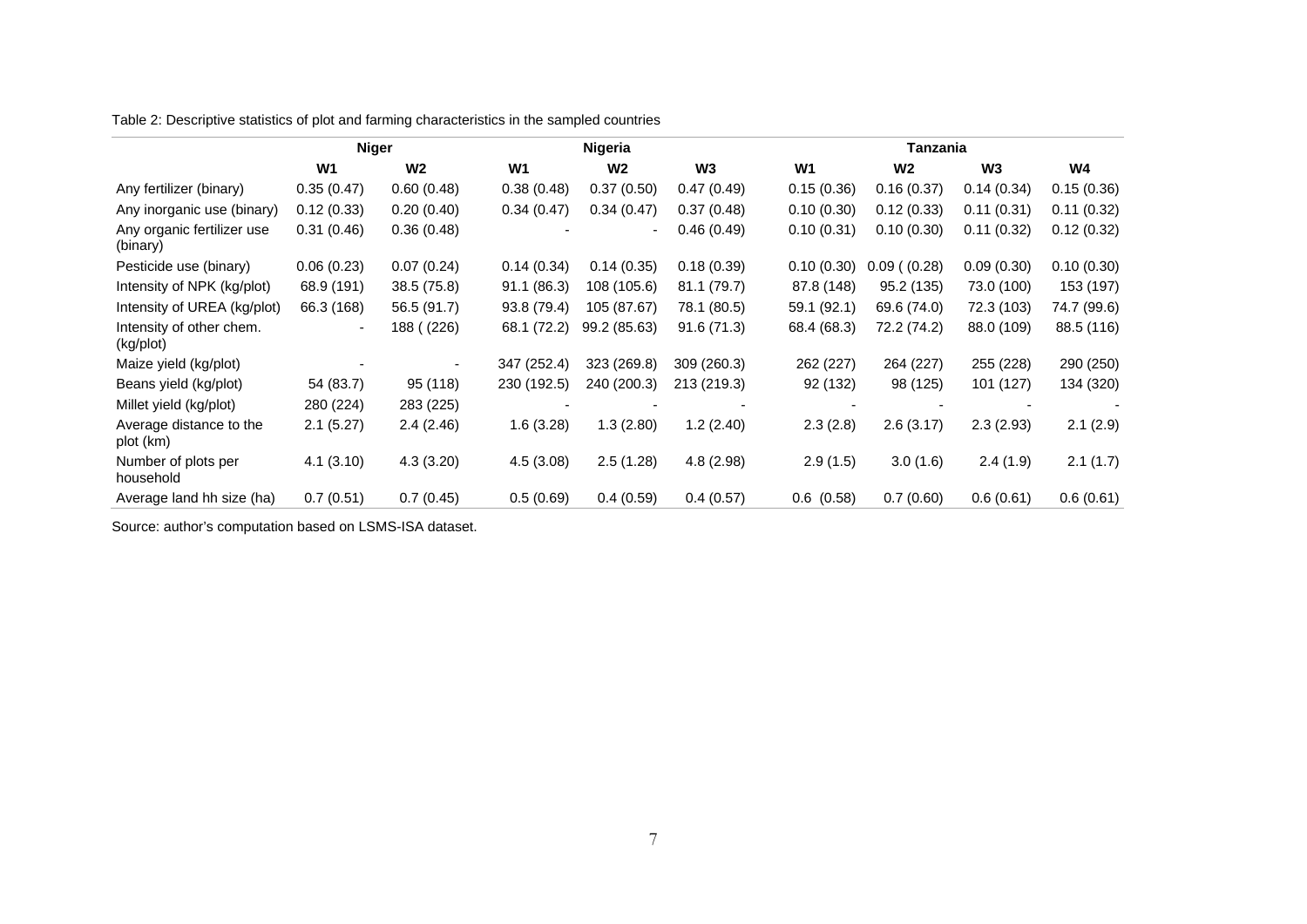## **3.2 Weather data: SPEI**

To capture the effects of weather shocks on farm inputs use, I also use the Standardized Precipitation-Evapotranspiration Index (SPEI), developed by Vicente-Serrano et al. (2010). The SPEI dataset is based on monthly precipitation and potential evapotranspiration from the Climatic Research Unit of the University of East Anglia. [7](#page-9-0) The Global SPEI database, SPEIbase, offers drought conditions at the global scale, with a 0.5 x 0.5 degree spatial resolution. It has a multi-scale character, providing SPEI time scales of between 1 and 48 months. The SPEI is a standardized variable with mean zero and a variance of one that expresses the water balance in units of standard deviations from the long-run average. The index is computed from the current climatic balance on weather, climate, and time-invariant factors (such as latitude) with respect to the long-term balance. A value of zero means that the water balance is exactly at its long-run average, a value of minus one (plus one) means that the water balance is one standard deviation below (above) the long-run average, etc.

In using SPEI to capture positive and negative weather shocks, we follow the recent contributions to the literature on the nexus of climate changes and agriculture development (Burke and Emerick 2016; Dinkelman 2017; Jagnani et al. 2017; Kurukulasuriya et al. 2011; Mendelsohn 2008). The advantage of using SPEI as a drought index is that not only is it based on precipitation but it also considers the potential evapotranspiration (i.e. evaporation plus plant transpiration), a variable that has a significant impact on local drought conditions. There are other weather shock indices. For instance, Jagnani et al. (2018) use the Global Land Data Assimilation System (GLDAS) in their study on the effects of heat on farming. In the present study, I opt for SPEI due to its high spatial resolution. In an empirical strategy looking at the intensity of farm input use and land productivity in various areas of SSA, the use of highly disaggregated data is a very useful element. Using monthly SPEI data, coupled with agricultural season calendars (Figure 5) and the month for interviews with farmers under LSMS-ISA, I generate the aggregate weather indicators for each stage of the crop growth cycle in each wave, across the sampled countries. [8](#page-9-1) From this, I construct three variables of interest: pre-planting (or land preparation), growing (including planting, basal fertilizer application, and lean season), and harvesting (taking crops from the fields). Each of these three variables constitutes the approximate number of months of each crop growing cycle (where it starts and when it ends).

The use of the SPEI also allows us to observe each drought event in relation to the distribution of weather conditions for a given time scale and place. The spatial weather distribution is very useful in farming systems, as the same quantitative rainfall deficit may explain insufficient precipitation in historically wetter villages but not in historically drier villages (Dinkelman 2016), which can be critical for farmers, especially the rain-fed agriculture in SSA. Following the climatology literature (McKee et al. 1993; Vicente-Serrano et al. 2010), I assign *Drought<sub>it</sub>* in each village *i* and month *t* a value of 1 for all values of the SPEI below -1 and 0 otherwise.

<span id="page-9-0"></span><sup>7</sup> Available at[: http://spei.csic.es/database.html](http://spei.csic.es/database.html)

<span id="page-9-1"></span><sup>&</sup>lt;sup>8</sup> I also consulted other agricultural season calendars, such as the famine early warning systems network for Niger [\(https://fews.net/west-africa/niger/seasonal-calendar/december-2013\)](https://fews.net/west-africa/niger/seasonal-calendar/december-2013) and Nigeria [\(https://fews.net/west-africa/](https://fews.net/west-africa/nigeria/food-security-outlook/october-2018) [nigeria/food-security-outlook/october-2018\)](https://fews.net/west-africa/nigeria/food-security-outlook/october-2018), to obtain weather indicators for each stage of crop growth cycle.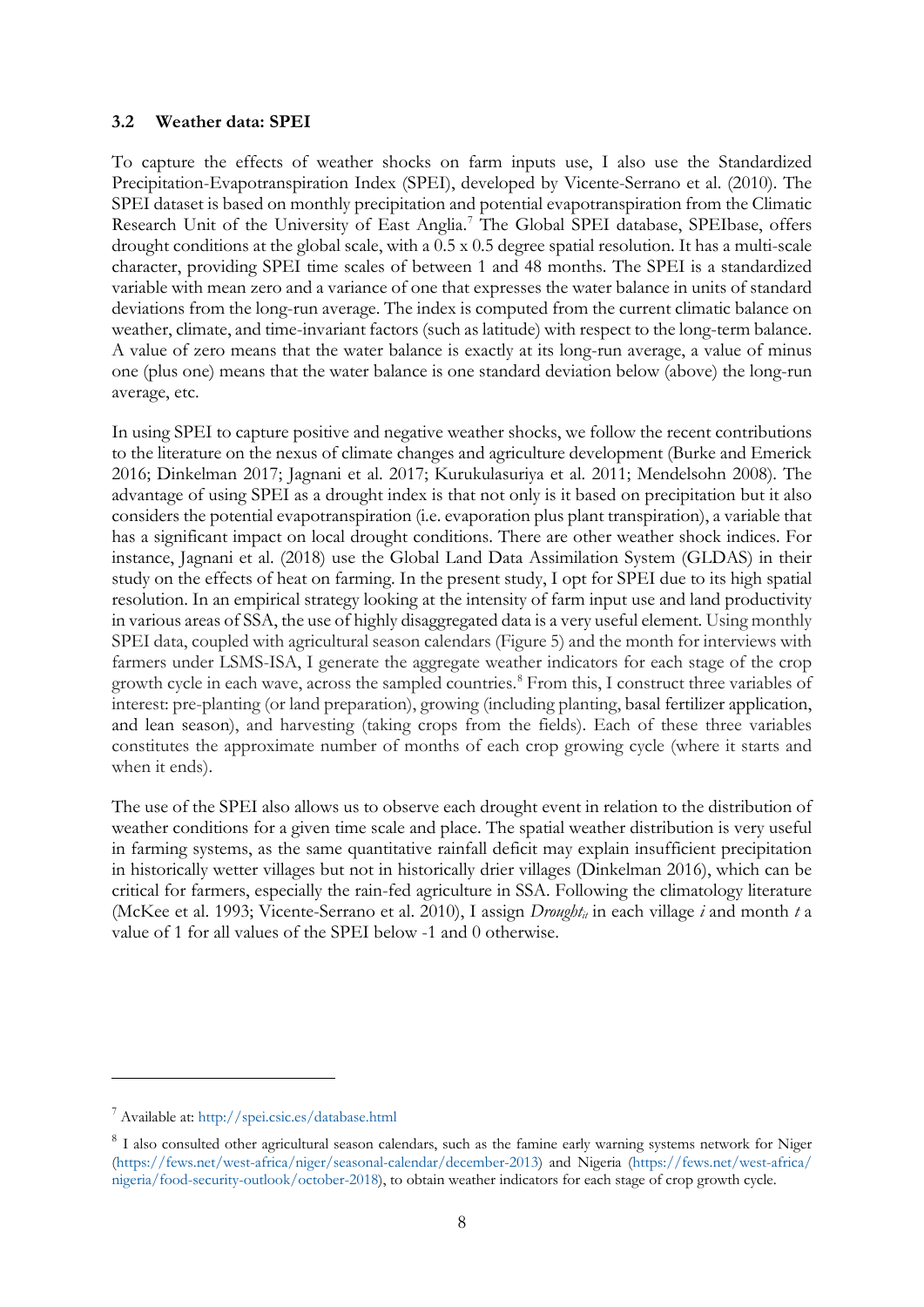



Source: reproduced from FAO (2021), with permission

Using the dummy variables which define the number of months each village might have suffered drought, I then sum the monthly exposures for each of the three phases of the calendar. Figures 6–8 show the distributions of the different districts within which there are villages that have faced drought in each period of the crop cycle for all the EAs considered in LSMS-ISA data.<sup>[9](#page-10-0)</sup>

<span id="page-10-0"></span><sup>&</sup>lt;sup>9</sup> The LSMS\_ISA data in Niger do not represent villages in the North-East region, as this is a desert and not fit for habitation.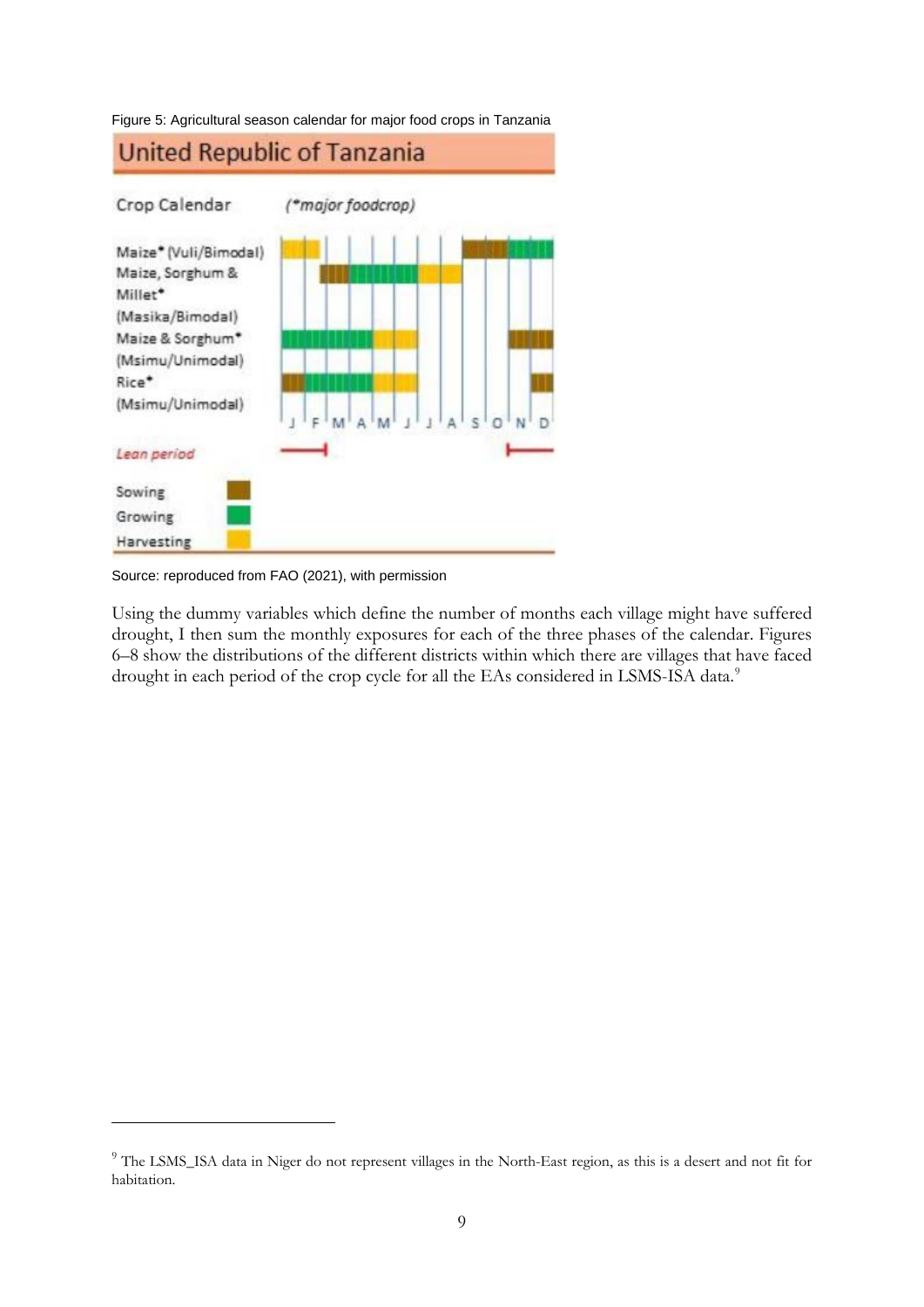

Figure 6: Fraction of Niger districts (departments) experiencing drought (2011 or 2014)

Source: author's construction based on SPEI dataset, using ArcGIS programme.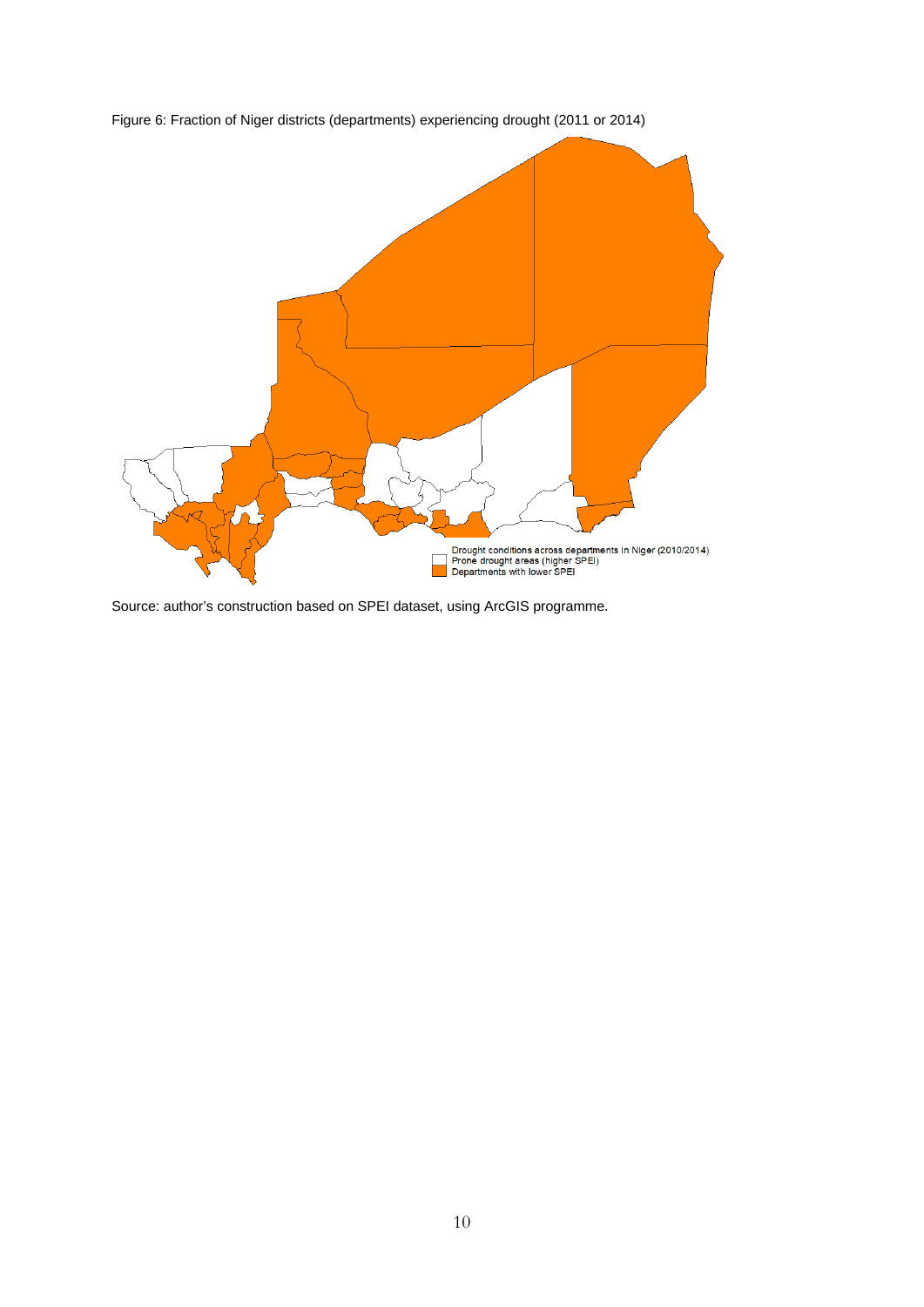

Figure 7: Fraction of Nigerian districts (LGA) experiencing drought (2010/11, 2012/13, or 2015/16)

Source: author's construction based on SPEI dataset, using ArcGIS programme.

Figure 8: Fraction of Tanzanian districts experiencing drought (2008/9, 2010/11, 2012/13, or 2014/15)



Source: author's construction based on SPEI dataset, using ArcGIS programme.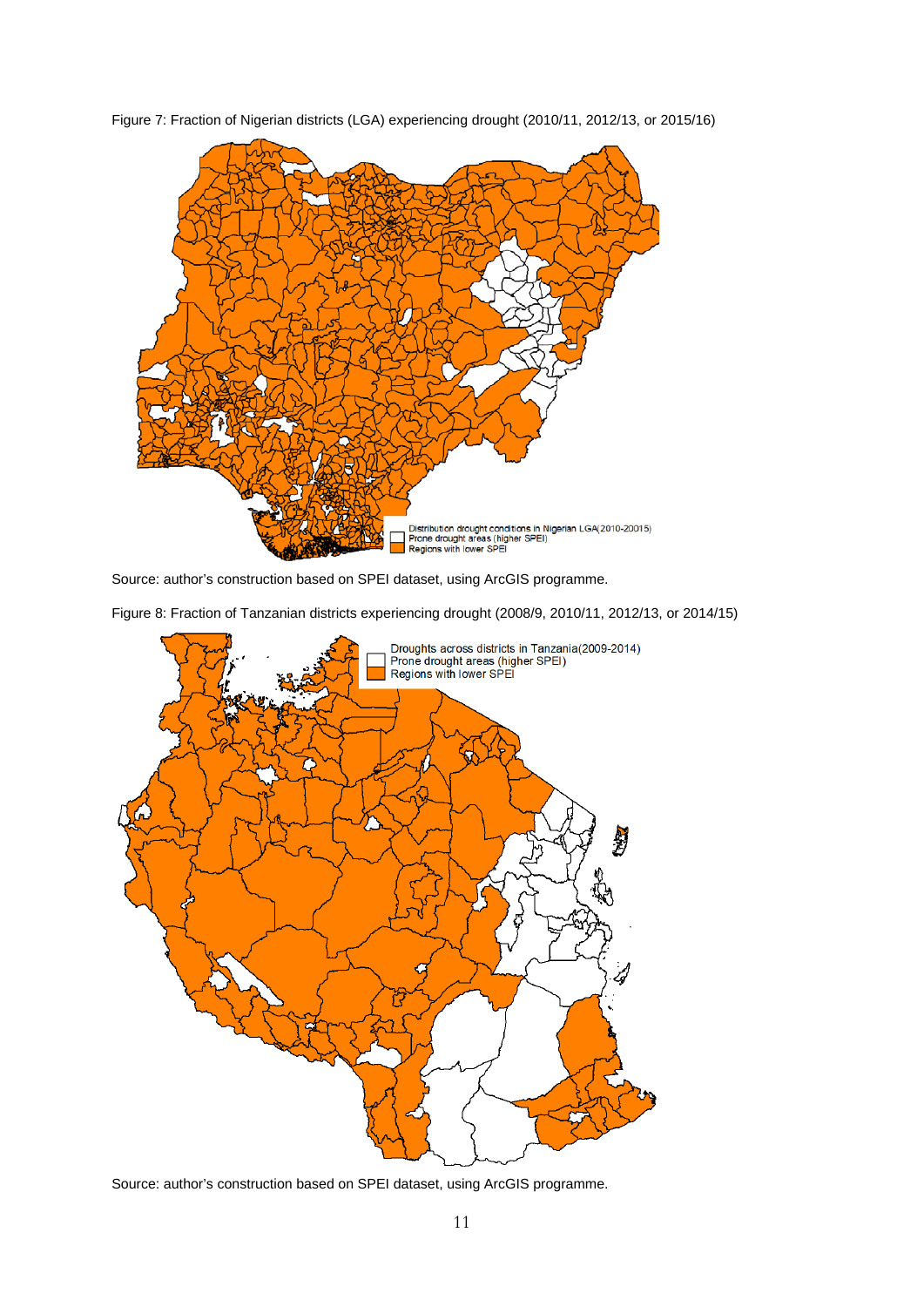### **4 Results and discussion**

The main results of the study are shown in Tables 3–5. In addition, the results of some robustness checks are provided. The first columns in Tables 3–5 indicate the associated effects of drought incidence on chemical fertilizer use, while the second columns provide the effects of drought incidence on pesticides use. The third columns indicate the effects of drought incidence on the intensity of fertilizer application on plots.

| <b>Variables</b>    | <b>Fertilizer use</b> | Pesticide use     | Fertilizer intensity (kg/ha) |
|---------------------|-----------------------|-------------------|------------------------------|
| Pre-planting        | $-0.023(0.032)$       | 0.002(0.011)      | $-0.828***$ (0.171)          |
| Growing             | $0.068**$ (0.030)     | $0.026**$ (0.012) | $-0.031(0.294)$              |
| Harvesting          | $-0.008(0.019)$       | $-0.010(0.008)$   | $-0.610***$ (0.174)          |
| Parcel controls     | Yes                   | Yes               | Yes                          |
| Household FE        | Yes                   | Yes               | Yes                          |
| Year FE             | Yes                   | Yes               | Yes                          |
| <b>Observations</b> | 5,186                 | 9,363             | 2,090                        |
| R-squared           | 0.618                 | 0.510             | 0.696                        |

Table 3: Weather shocks and intensity of chemical fertilizer and pesticide use in Niger

Note: sample includes farm households in unbalanced panel from two survey waves (2011 and 2014) in Niger. The table presents the effects of weather shocks (captured via number of drought months during agricultural growth cycle) on agricultural input use. Robust standard errors are in parentheses, clustered by enumeration area. \* Significant at 10%. \*\*Significant at 5%. \*\*\* Significant at 1%.

| <b>Variables</b>    | Fertilizer use     | Pesticide use    | Fertilizer intensity (kg/ha) |
|---------------------|--------------------|------------------|------------------------------|
| Pre-planting        | $-0.072**$ (0.036) | $0.052* (0.030)$ | $-0.366*$ (0.193)            |
| Growing             | 0.056(0.043)       | 0.043(0.037)     | $0.491***$ (0.177)           |
| Harvesting          | $-0.005(0.030)$    | 0.043(0.028)     | $-0.108(0.159)$              |
| Parcel controls     | Yes                | Yes              | Yes                          |
| Household FE        | Yes                | Yes              | Yes                          |
| Year FE             | Yes                | Yes              | Yes                          |
| <b>Observations</b> | 12,473             | 12,523           | 11,245                       |
| R-squared           | 0.718              | 0.610            | 0.659                        |

Table 4: Weather shocks and intensity of chemical fertilizer and pesticide use in Nigeria

Note: sample includes households in unbalanced panel from three survey waves (2010/11, 2012/13, and 2015/16) in Nigeria. Other notes as Table 3.

| Table 5: Weather shocks and intensity of chemical fertilizer and pesticide use in Tanzania |  |  |  |
|--------------------------------------------------------------------------------------------|--|--|--|
|                                                                                            |  |  |  |

| <b>Variables</b>    | Fertilizer use      | Pesticide use     | Fertilizer intensity (kg/ha) |
|---------------------|---------------------|-------------------|------------------------------|
| Pre-planting        | $-0.420***$ (0.107) | $0.985***(0.206)$ | $-1.998***$ (0.626)          |
| Growing             | $-0.163**$ (0.065)  | $0.057**$ (0.024) | $-0.751**$ (0.330)           |
| Harvesting          | $0.309***$ (0.081)  | 0.005(0.532)      | $1.453***(0.457)$            |
| Parcel controls     | Yes                 | Yes               | Yes                          |
| Household FE        | Yes                 | Yes               | Yes                          |
| Year FE             | Yes                 | Yes               | Yes                          |
| <b>Observations</b> | 26,185              | 26.794            | 27,266                       |
| R-squared           | 0.769               | 0.731             | 0.767                        |

Note: sample includes farm households unbalanced panel from four survey waves (2008/09, 2010/11, 2012/13, 2014/15) from Tanzania. Other notes as Table 3.

Source (Tables 3–5): author's construction.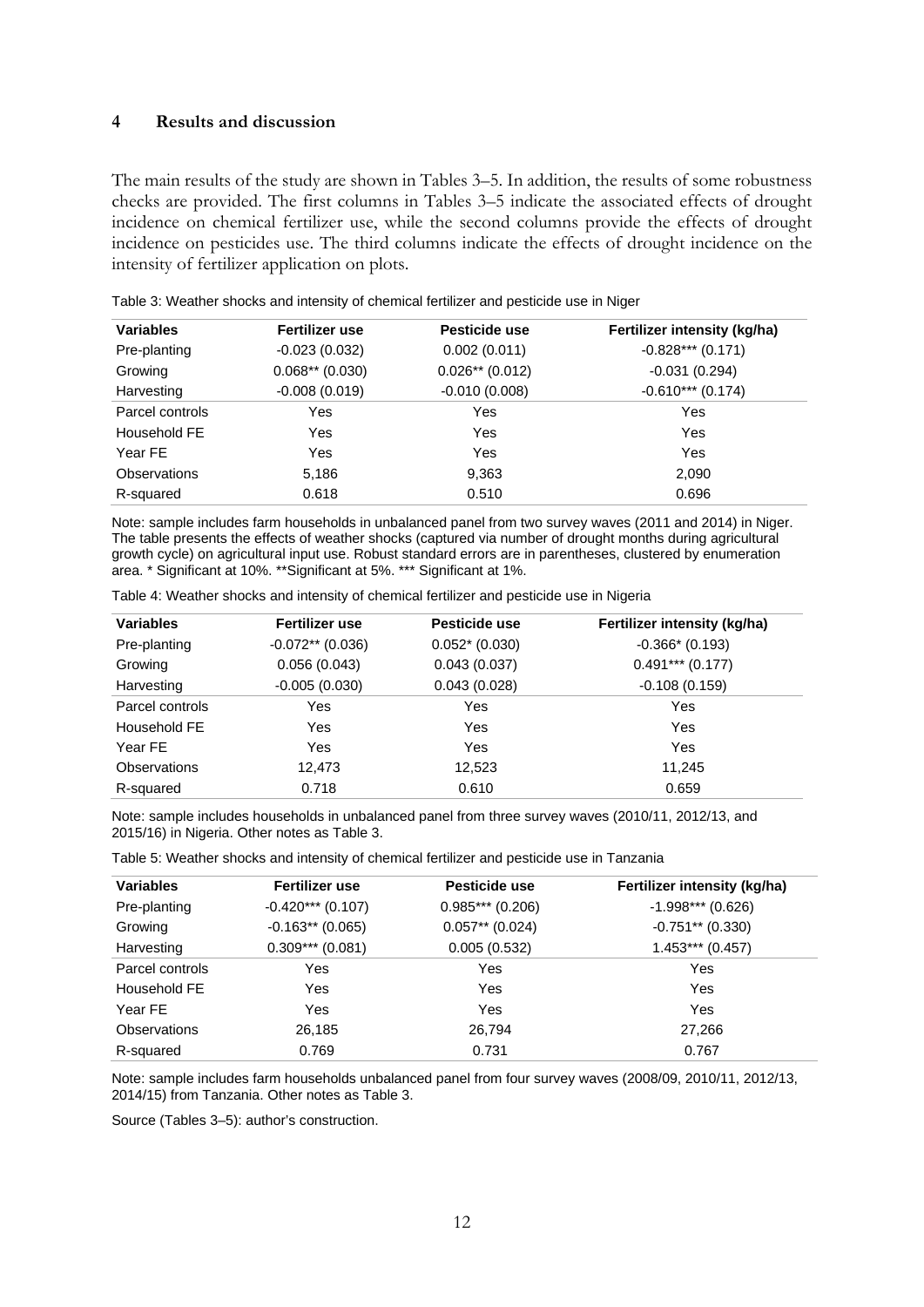# **4.1 Effects of weather shocks on chemical fertilizer and pesticide use**

The estimates of the responses of fertilizer use to weather shocks estimated by equation (2) are reported in the first column of Tables 3–5. In all three countries, I find that an additional month of drought during the pre-planting period is associated with a statistically significant decrease in chemical fertilizer use on a given plot. Specifically, in Niger, an extra one month of drought during the pre-planting period leads to a reduction of 0.02 percentage point in chemical fertilizer use. In Nigeria and Tanzania, an additional one month of drought during the pre-planting period induces a decrease of chemical fertilizer use by 0.07 and 0.42 percentage points, respectively. Moreover, noting that the rate of adopting chemical fertilizers approaches 35 per cent in Nigeria, 15 per cent in Niger, and 11 per cent in Tanzania, those point estimates indicate that an additional one month of drought in the pre-planting period result in a probability of a 2 per cent decrease in chemical fertilizer use in Niger, 7 per cent in Nigeria, and 42 per cent in Tanzania.

In the second column of Tables 3–5, I explore the results from equation (2) showing the causal effects of drought on pesticide use on a given plot. In all three countries, the signs of the parameter estimates on drought indices are positive throughout, as expected. It is important to note that farmers generally use pesticides immediately after pests are detected on the crops; hence the effects should be more clearly observed in the growing period than the pre-planting or harvesting periods. Indeed, the results show that, in Niger, one extra month of drought during the growing season is associated with an increase of 0.02 percentage point in pesticide use; and in Nigeria and Tanzania, an additional one month drought incidence leads to approximately 0.04 and 0.05 percentage point increases in pesticide use during the growing season, respectively. These results reaffirm the findings of the study by Jagnani et al. (2018), which showed that when the farmers face drought soon after planting, especially in tropical areas where the incidence of pests is high, they will increase investment in loss-reducing inputs (including pesticides) and thus reduce yield-enhancing investment (including chemical fertilizer).

The estimates from the effects of weather shocks on the intensity of chemical fertilizer use are reported in the last column of Tables 3–5. The results show that during the pre-planting period, an additional one month of drought will reduce the intensity of fertilizer use (kg/plot) by 82 per cent in Niger, 36 per cent in Nigeria, and 199 per cent in Tanzania. This reaffirms the strong reverse associations between weather shocks and farmers' decision on the use of farm inputs. The results are robust even when the heteroscedastic standard errors are clustered at district and district-by-year-of-survey levels to allow the correlation of residuals with district and district-byyear-of-survey, respectively.

# **4.2 Robustness checks**

In estimating equation (2) so far, I have clustered the residuals by village to allow plausible correlations of residuals within the villages. To achieve this, I exploit a random exogenous variation in weather shocks at the village level beyond time-invariant plot and household characteristics and time-invariant administrative and spatial attributes, to derive a causal effect of weather shocks on farmers' decision to use inputs.

To test whether the farm input use residuals remain unchanged with an alternative specification, I clustered the robust residuals at district level, which allows me to control for potential differences across districts. I also cluster the residuals at the district-by-year-of-survey level to allow the correlation of residuals within districts over each year of the household survey. Tables A1–A3 in the Appendix provide the results of these robustness checks, where the derived estimates are clustered at district and district-by-year-of-survey level. Comparing the above results with those reported in Tables 3–5, it is clear that the reported estimates of the effects of weather shocks on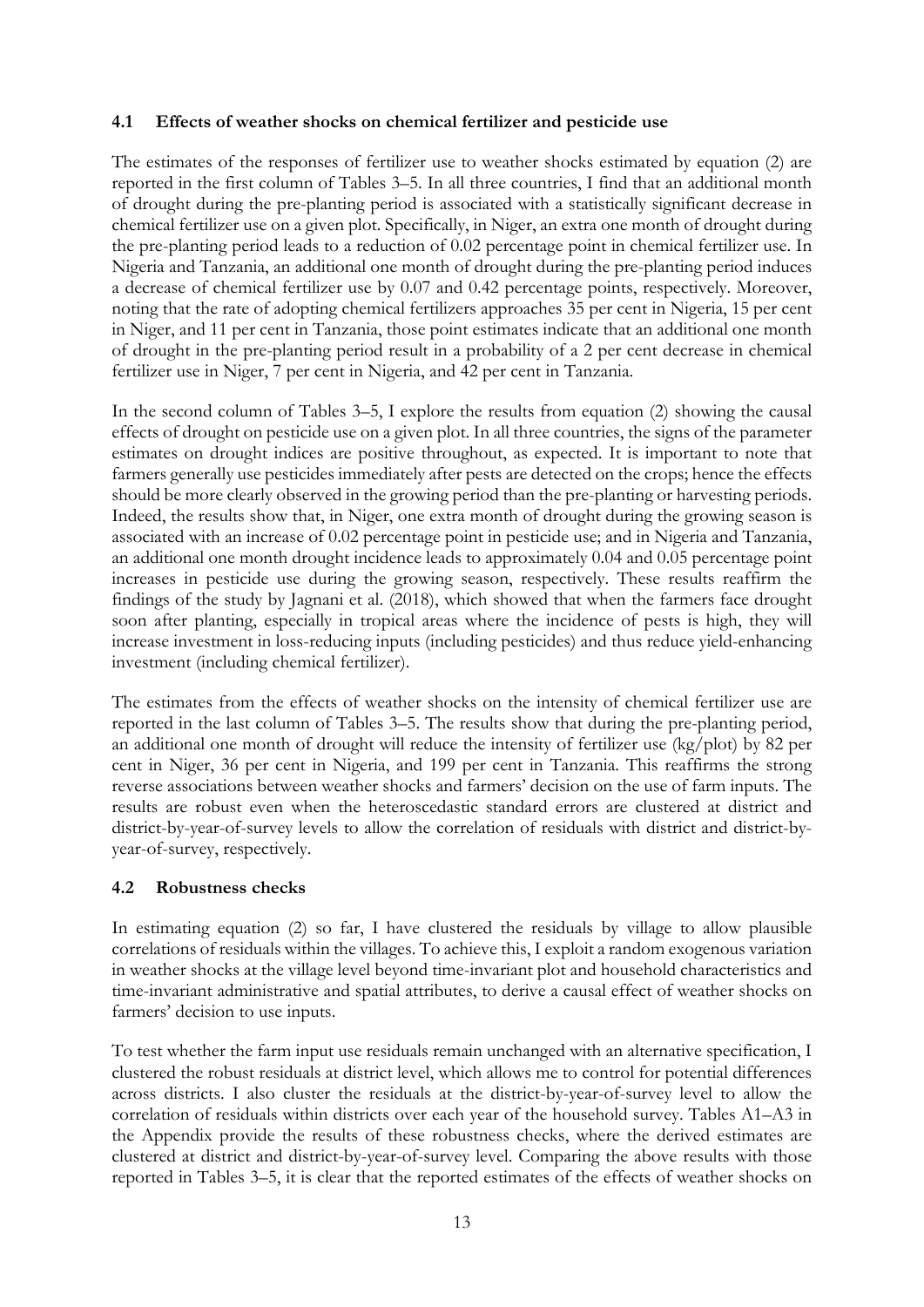farmers' decision to use inputs are still the same despite some indistinguishable differences in the standard errors. This confirms the earlier claim that weather shock plays a significant role in affecting farmers' decision to use or not use farm inputs during the agricultural growth cycle.

# **5 Conclusion**

The low rates of agricultural technology adoption in SSA may be caused by many interlinked factors, including poverty, market imperfection, asymmetric information, and credit constraints. In addition, farming systems in SSA are heavily reliant on rainfall, so that farmers' livelihoods are endangered in the event of weather shocks. This study extends the economic literature on the effects of farm input use decisions in SSA by analysing the effects of local drought shocks on farmers' farm inputs uptake (including chemical fertilizer and pesticides). The study focuses on a unique context of SSA where limited access to coping mechanisms and rates of modern farm inputs use make it difficult for farmers to cope with and avoid threats from weather shocks. Specifically, this study examines the effects of droughts on the intensity of farm inputs use (chemical fertilizer and pesticides) on a given plot. Behavioural economic theory suggests that unexpected droughts may induce farmers to take abrupt decisions regarding farm input use during different stages of the agricultural cycle.

My identification strategy exploits exogenous variations in drought events across different villages over time and controls for farm household and plot characteristics. To capture the effects of droughts on farmers' decisions to use modern agricultural inputs, I use a highly disaggregated monthly drought index (SPEI with 0.25 degree spatial resolution level). This index provides a level of variation of a periodic state of drought in a given village and time from the situation that normally prevails in this village. Coupled with this, I use a set of fixed effects, an approach that makes it reasonable that any effect of drought on the intensity of farm input use I estimate is indeed causal. Using rich panel survey data (LSMS-ISA) from three SSA countries—Niger, Nigeria, and Tanzania—the study explores the relationship between drought incidence and intensity of farm input use by smallholder farmers. I find consistent evidence that drought incidence is strongly correlated with reduced use of chemical fertilizer and positive use of pesticides during different stages of the agricultural cycle. Specifically, the study shows that an additional one month of drought in the pre-planting period results in a 2 per cent decrease in chemical fertilizer use in Niger, a 7 per cent decrease in Nigeria, and a 42 per cent reduction in Tanzania, respectively. On the other hand, the results show that, in Niger, one extra month of drought during the growing period will increase the probability of using pesticides by 2 percentage points, while in Nigeria and Tanzania, an additional month of drought incidence increases the probability of pesticide use during the growing season by roughly 4 and 5 percentage points, respectively.

Given a sufficient sample size in each wave and national-level data representativeness, inclusive of farm household- and plot-level characteristics, the findings of this study seem conclusive. Considering the whole range of responses of farm input use, including chemical fertilizer and pesticides, the paper offers unique insight into how farmers in SSA take their farming decisions sequentially when exposed to drought conditions. These effects show that there is a need to provide effective climate change risk-coping strategies for farmers. The introduction of improved crop disease and drought resistance technologies could allow farmers to maintain their livelihoods regardless of extreme climate events. In addition, it can be argued that quick, accurate, and consistent provision of weather forecasts via mobile phones messages, radio, or television during the agricultural growth cycle, especially in drought-prone areas, would improve farmers' awareness of impending weather conditions and their ability to adjust their farming methods accordingly.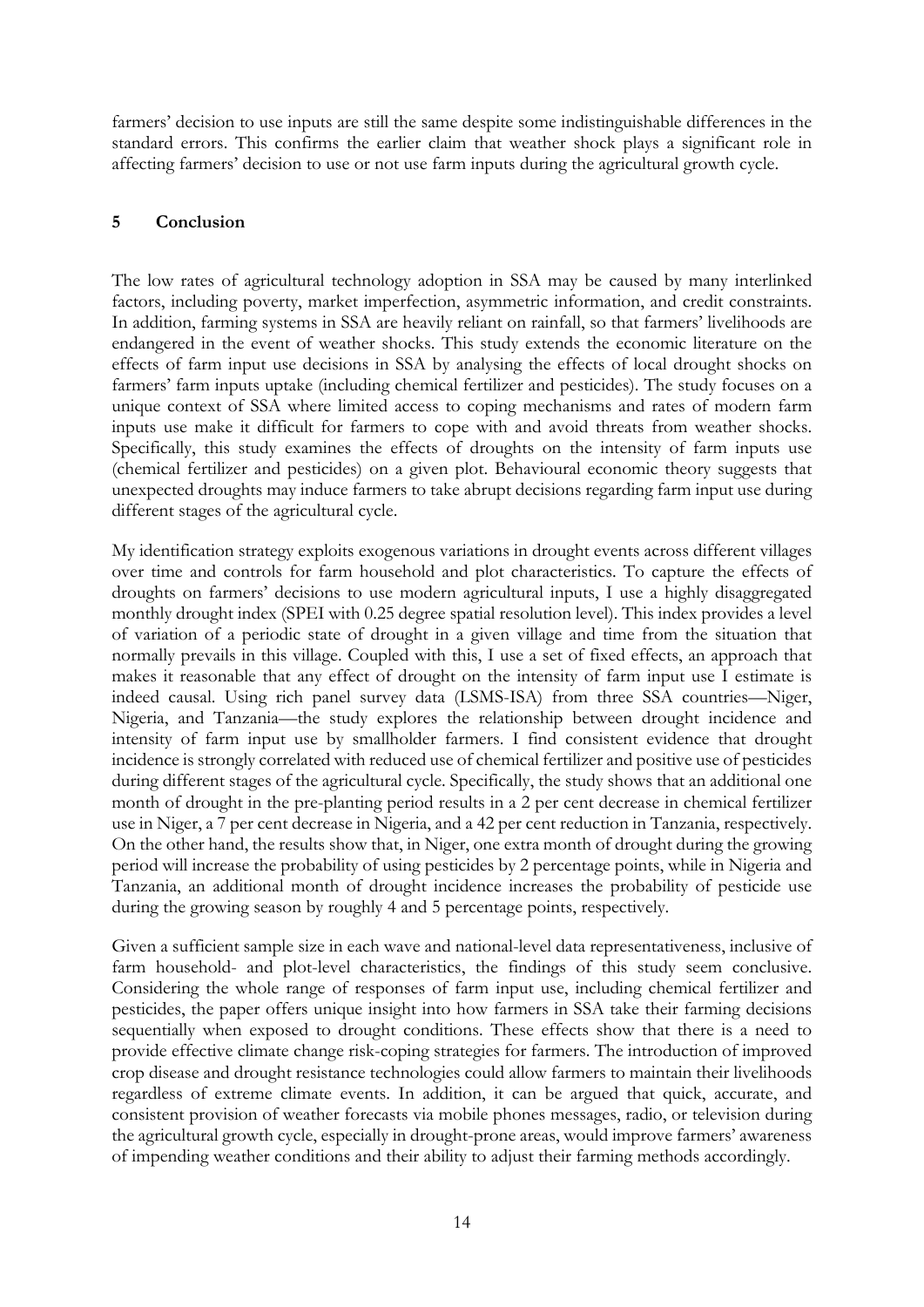### **References**

- Aker, J.C. (2011). 'Dial "A" for agriculture: a review of information and communication technologies for agricultural extension in developing countries'. *Agricultural Economics*, 42(6): 631–47. [https://doi.org/](https://doi.org/10.1111/j.1574-0862.2011.00545.x) [10.1111/j.1574-0862.2011.00545.x](https://doi.org/10.1111/j.1574-0862.2011.00545.x)
- Akpalu, W., R.M. Hassan, and C. Ringler (2009). 'Climate variability and maize yield in South Africa: results from GME and MELE methods'. Discussion Paper 843. Washington, DC: IFRPI.
- Barrios, S., L. Bertinelli, and E. Strobl (2010). 'Trends in rainfall and economic growth in Africa: a neglected cause of the African growth tragedy'. *The Review of Economics and Statistics*, 92(2): 350–66. <https://doi.org/10.1162/rest.2010.11212>
- Bold, T., K.C. Kaizzi, J. Svensson, and D. Yanagizawa-Drott (2017). 'Lemon technologies and adoption: measurement, theory and evidence from agricultural markets in Uganda'. *The Quarterly Journal of Economics*, 132(3): 1055–100. <https://doi.org/10.1093/qje/qjx009>
- Burke, M., and K. Emerick (2016). 'Adaptation to climate change: evidence from US agriculture'. *American Economic Journal: Economic Policy*, 8(3): 106–40. <https://doi.org/10.1257/pol.20130025>
- Dell, M., B.F. Jones, and B.A. Olken (2014). 'What do we learn from the weather? The new climateeconomy literature'. *Journal of Economic Literature*, 52(3): 740–98. <https://doi.org/10.1257/jel.52.3.740>
- Dinkelman, T. (2017). 'Long‐run health repercussions of drought shocks: evidence from South African homelands'. *The Economic Journal*, 127(604): 1906–39. <https://doi.org/10.1111/ecoj.12361>
- Duflo, E., M. Kremer, and J. Robinson (2006). 'Understanding technology adoption: fertilizer in Western Kenya, evidence from field experiments'. Working Paper. Cambridge, MA: MIT.
- FAO (2021). 'GIEW SCountry Brief: United Republic of Tanzania'. Rome: Food and Agriculture Organization. Available at: <https://www.fao.org/giews/countrybrief/country.jsp?code=TZA> (accessed in May 2022).
- Garg, T., M. Jagnani, and V. Taraz (2020). 'Temperature and human capital in India'. *Journal of the Association of Environmental and Resource Economists*, *7*(6): 1113–50. <https://doi.org/10.7910/DVN/LPLVF9>
- Jagnani, M., C.B. Barrett, Y. Liu, and L. You (2018). 'In the weeds: effects of temperature on agricultural input decisions in moderate climates'. 2018 Annual Meeting of the Agricultural and Applied Economics Association, Washington, DC.<https://doi.org/10.2139/ssrn.3056840>
- Karlan, D., R. Osei, I. Osei-Akoto, and C. Udry (2014). 'Agricultural decisions after relaxing credit and risk constraints'. *The Quarterly Journal of Economics*, 129(2): 597–652. <https://doi.org/10.1093/qje/qju002>
- Kebede, Y., K. Gunjal, and G. Coffin (1990). 'Adoption of new technologies in Ethiopian agriculture: the case of Tegulet-Bulga district Shoa province'. *Agricultural economics*, 4(1): 27–43. [https://doi.org/](https://doi.org/10.1111/j.1574-0862.1990.tb00103.x) [10.1111/j.1574-0862.1990.tb00103.x](https://doi.org/10.1111/j.1574-0862.1990.tb00103.x)
- Koussoubé, E., and C. Nauges (2017). 'Returns to fertiliser use: does it pay enough? Some new evidence from sub-Saharan Africa'. *European Review of Agricultural Economics*, 44(2): 183–210. [https://doi.org/](https://doi.org/10.1093/erae/jbw018) [10.1093/erae/jbw018](https://doi.org/10.1093/erae/jbw018)
- Kurukulasuriya, P., N. Kala, and R. Mendelsohn (2011). 'Adaptation and climate change impacts: a structural Ricardian model of irrigation and farm income in Africa'. *Climate Change Economics*, 2(02): 149–74. <https://doi.org/10.1142/S2010007811000255>
- Levine, D., and D. Yang (2006). 'The impact of rainfall on rice output in Indonesia'. Working Paper 20302. Cambridge, MA: National Bureau of Economic Research.
- McKee, T.B., N. Doesken, and J. Kleist (1993). 'The relationship of drought frequency and duration to time scales'. 8th Conference on Applied Climatology, 17–22 January, Anaheim, CA.
- Mendelsohn, R. (2008). 'The impact of climate change on agriculture in developing countries'. *Journal of Natural Resources Policy Research*, 1(1): 5–19. <https://doi.org/10.1080/19390450802495882>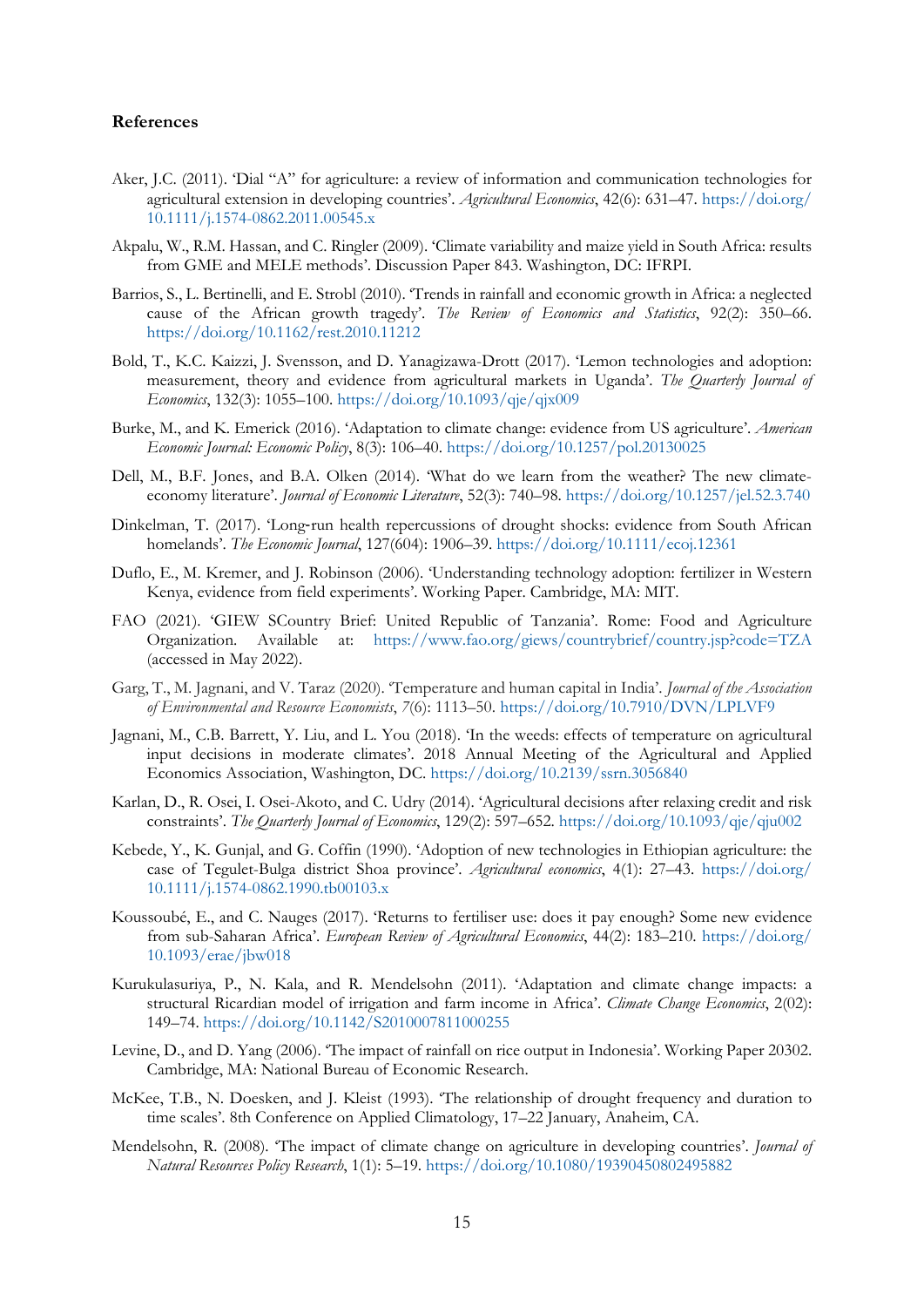- Sheahan, M., and C.B. Barrett (2014). 'Understanding the agricultural input landscape in sub-Saharan Africa: recent plot, household, and community-level evidence'. Policy Research Working Paper: online. <https://doi.org/10.1596/1813-9450-7014>
- Vicente-Serrano, S.M., S. Beguería, Santiago, and J.I. Lopez-Moreno (2010). 'A multiscalar drought index sensitive to global warming: the standardized precipitation-evapotranspiration index'. *Journal of Climate*, 23(7): 1696–718. <https://doi.org/10.1175/2009JCLI2909.1>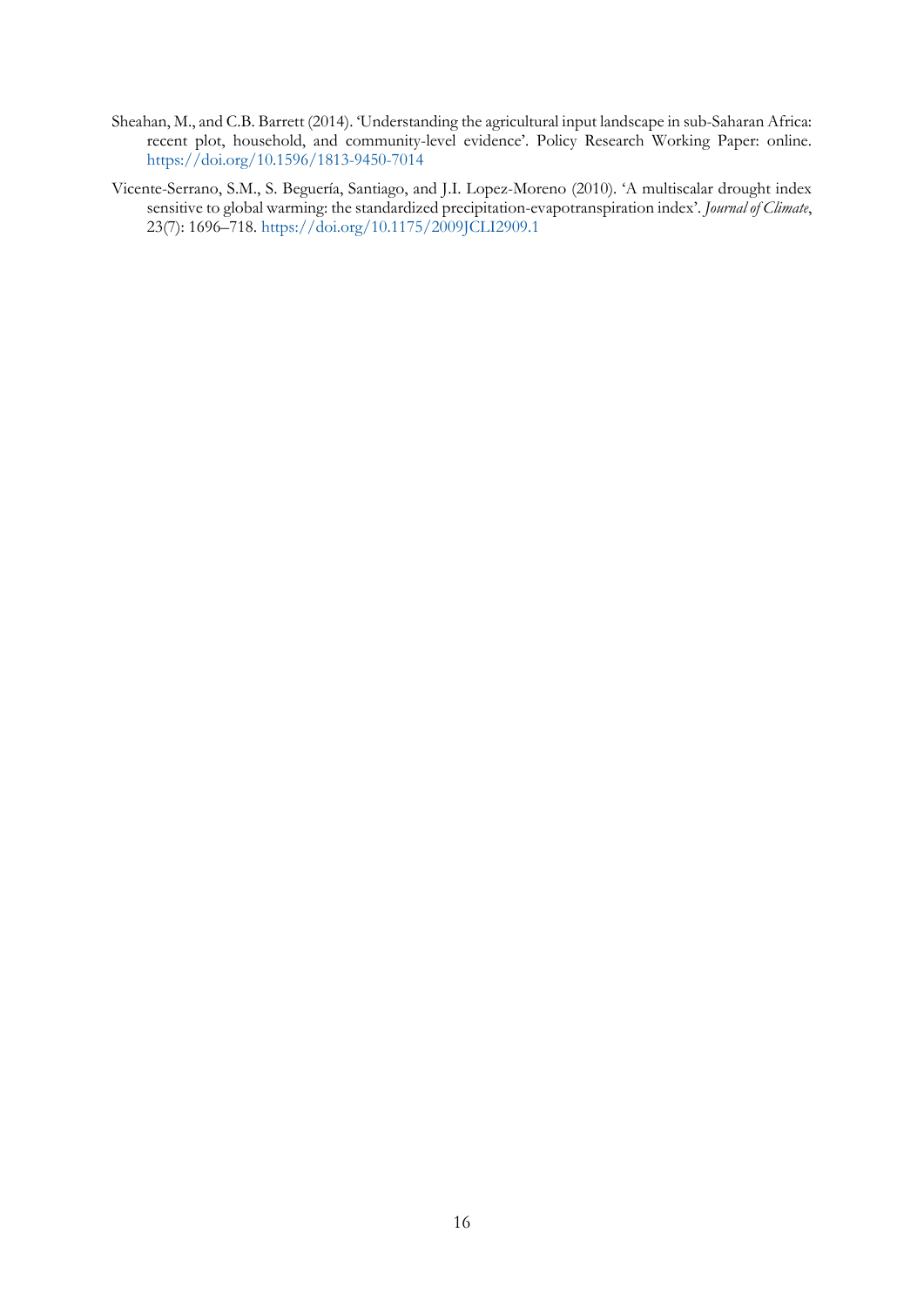## **Appendix: Robustness checks**

| <b>Variables</b>    |            | <b>Clustered at district level</b> |                     | Clustered at district by surveyed year |                              |                     |
|---------------------|------------|------------------------------------|---------------------|----------------------------------------|------------------------------|---------------------|
|                     |            | Fertilizer use Pesticide use       | Intensity (kg/plot) |                                        | Fertilizer use Pesticide use | Intensity (kg/plot) |
| Pre-planting        | $-0.023$   | 0.002                              | $-0.828***$         | $-0.023$                               | 0.002                        | $-0.828***$         |
|                     | (0.027)    | (0.012)                            | (0.171)             | (0.025)                                | (0.010)                      | (0.149)             |
| Growing             | 0.068      | 0.026                              | $-0.031$            | 0.068                                  | $0.026*$                     | $-0.031$            |
|                     | (0.049)    | (0.018)                            | (0.324)             | (0.042)                                | (0.015)                      | (0.285)             |
| Harvesting          | $-0.008$   | $-0.010$                           | $-0.610***$         | $-0.008$                               | $-0.010$                     | $-0.610***$         |
|                     | (0.028)    | (0.010)                            | (0.133)             | (0.025)                                | (0.008)                      | (0.123)             |
| Parcel controls     | Yes        | Yes                                | Yes                 | Yes                                    | Yes                          | <b>Yes</b>          |
| Household FF        | <b>Yes</b> | Yes                                | Yes                 | Yes                                    | Yes                          | <b>Yes</b>          |
| Year FF             | Yes        | Yes                                | Yes                 | Yes                                    | Yes                          | Yes                 |
| <b>Observations</b> | 5.186      | 9,363                              | 2,090               | 5.186                                  | 9,363                        | 2,090               |
| R-squared           | 0.618      | 0.510                              | 0.696               | 0.618                                  | 0.510                        | 0.696               |

Table A1: Weather shocks and intensity of fertilizer and pesticide use in Niger

Note: sample includes farm households in unbalanced panel from two survey waves (2011 and 2014) in Niger. The table presents the effects of weather shocks (captured via number of drought months during the agricultural growth cycle) on agricultural input use. I define the three main stages of the agricultural growth cycle as: preplanting (or land preparation); growing (including planting, basal fertilizer application, and lean season); and harvesting. Robust standard errors are in parentheses, clustered by district and district-by-year of survey respectively. \* Significant at 10%. \*\* Significant at 5%. \*\*\* Significant at 1%.

Source: author's construction.

Table A2: Weather shocks and intensity of fertilizer and pesticide use in Nigeria

| <b>Variables</b> |                | <b>Clustered at district level</b> |                     | Clustered at district by surveyed year |                      |                     |
|------------------|----------------|------------------------------------|---------------------|----------------------------------------|----------------------|---------------------|
|                  | Fertilizer use | <b>Pesticide use</b>               | Intensity (kg/plot) | Fertilizer use                         | <b>Pesticide use</b> | Intensity (kg/plot) |
| Pre-planting     | $-0.013***$    | $0.009***$                         | $-0.032$            | $-0.013***$                            | $0.009***$           | $-0.032$            |
|                  | (0.005)        | (0.003)                            | (0.030)             | (0.004)                                | (0.003)              | (0.026)             |
| Growing          | $0.015*$       | $0.013*$                           | $-0.046$            | $0.015**$                              | $0.013**$            | $-0.046$            |
|                  | (0.008)        | (0.007)                            | (0.047)             | (0.007)                                | (0.006)              | (0.042)             |
| Harvesting       | 0.006          | $0.009**$                          | $-0.045$            | 0.006                                  | $0.009**$            | $-0.045$            |
|                  | (0.006)        | (0.005)                            | (0.038)             | (0.006)                                | (0.004)              | (0.033)             |
| Parcel controls  | Yes            | Yes                                | Yes                 | Yes                                    | Yes                  | Yes                 |
| Household FE     | Yes            | Yes                                | Yes                 | Yes                                    | Yes                  | Yes                 |
| Year FE          | Yes            | Yes                                | Yes                 | Yes                                    | Yes                  | <b>Yes</b>          |
| Observations     | 12,509         | 12,558                             | 11,290              | 12,509                                 | 12,558               | 11,290              |
| R-squared        | 0.623          | 0.521                              | 0.577               | 0.623                                  | 0.521                | 0.577               |
|                  |                |                                    |                     |                                        |                      |                     |

Note: ample includes households in unbalanced panel from three survey waves (2010/11, 2012/13, and 2015/16) in Nigeria. The table presents the effects of weather shocks (captured via number of drought months during the agricultural growth cycle) on agricultural input use. I define the three main stages of the agricultural growth cycle as: pre-planting (or land preparation); growing (including planting, basal fertilizer application, and lean season); and harvesting. Robust standard errors are in parentheses, clustered by district and district-by-year of survey respectively. \* Significant at 10%. \*\* Significant at 5%. \*\*\* Significant at 1%.

Source: author's construction.